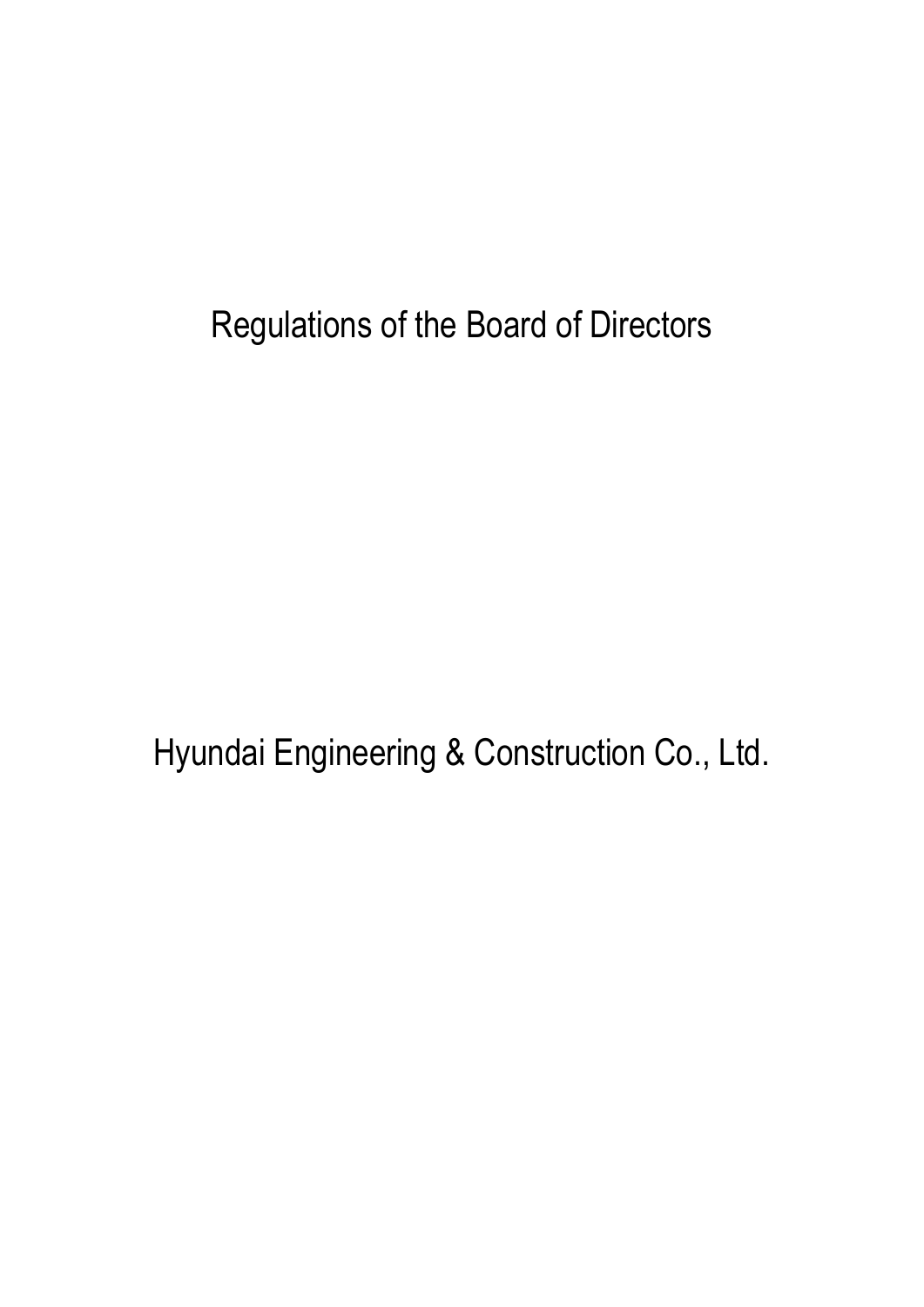### Chapter 1 General Provisions

### Article 1 (Purpose)

The purpose of the 'Regulations of the Board of Directors' is to provide necessary provisions for efficient management of Hyundai Engineering & Construction Co., Ltd.(hereinafter called 'Company') Board of Directors as provided in the provisions of Paragraph 2 of Article 35 of the Articles of Incorporation of the Company

### Article 2 (Range of Application)

Unless the Laws or Articles of Incorporation of the Company provides differently, all matters regarding the Board of Directors shall comply with the provisions of the 'Regulations of the Board of Directors'.

### Article 3 (Authority)

① The Board of Directors shall decide matters provided in the Laws or Articles of Incorporation of the Company, matters delegated by a general meeting of shareholders, and significant matters about company management basic policies and execution.

② The Board of Directors shall supervise the validity and legality of the board and employee's job performance.

③ The Board of Directors shall appoint a representative director and chairman of the board.

④ The Board of Directors shall establish a Non-Executive Director Nominating Committee and an Audit Committee within the board in accordance with the provisions of Article 41 of the Articles of Incorporation of the Company. The board may establish a committee to review and decide matters assigned by the Board of Directors or when necessary for Company management strategy.

⑤ The Board of Directors can decide resolutions of the committee again in the board.

⑥ The Board of Directors may select an individual who has contributed to the foundation and development of the company and served the chairman of the board before as an honorary director providing advice for the company's external activities and management.

Article 3.2 (Representative Director's Term of Office)

Unless the Board of Directors separately provides the representative director's term of office upon appointment of the representative director, the representative director's term of office shall continue until the term of office of the board expires.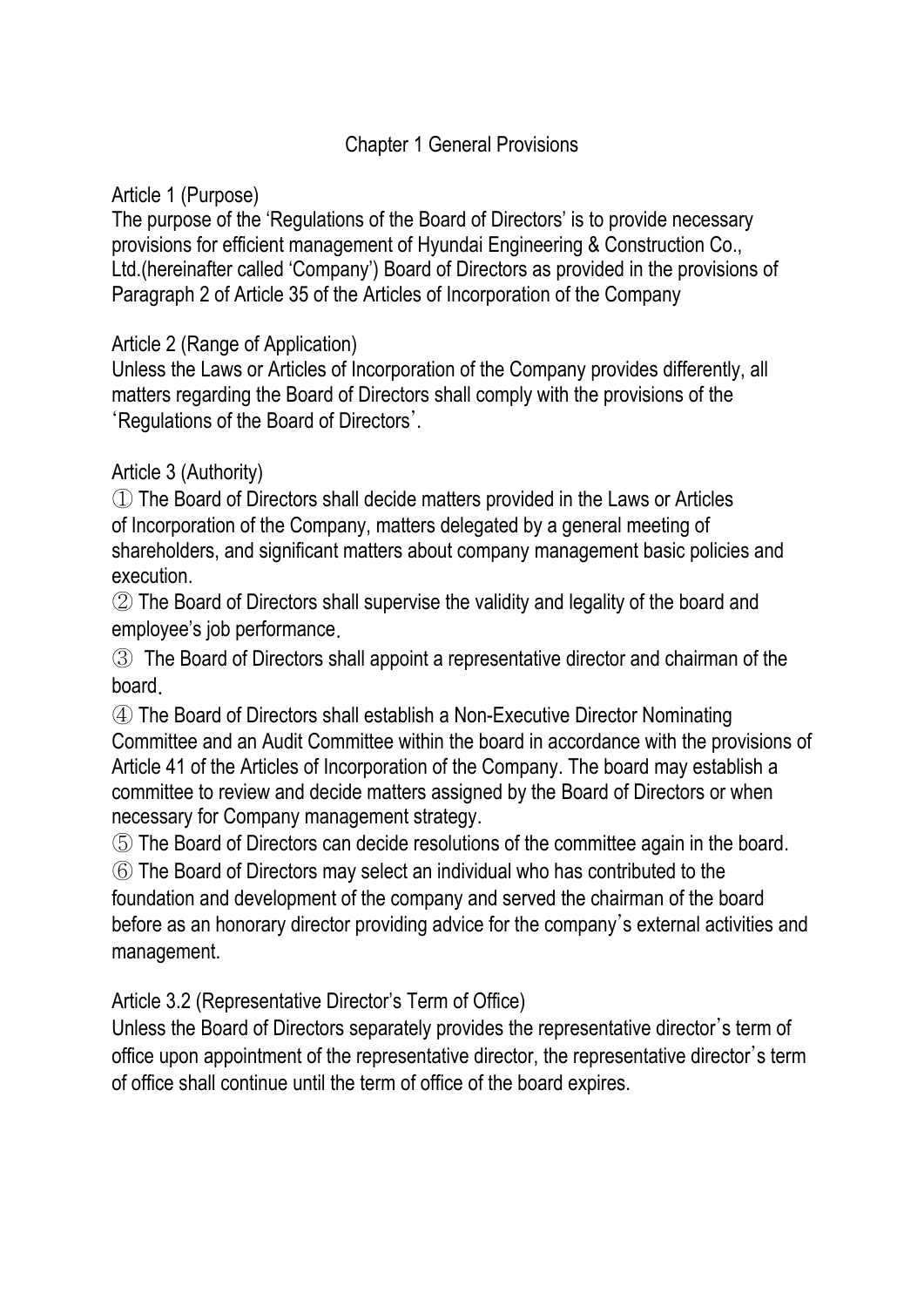## Chapter 2 Organization

Article 4 (Organization)

The Board of Directors shall be organized by all directors appointed at the general meeting of shareholders conforming to the provisions of Article 25 and 26 of the Articles of Incorporation of the Company. In addition, the Board of Directors may appoint an outside director for efficient progress of the board.

Chapter 5 (Chairman)

① The chairman of the board shall be appointed at a board meeting.

② When the chairman is absent or incapacitated, the director designated by the chairman shall act as the chairman pursuant to the provisions of Paragraph ② of Article 38 of the Articles of Incorporation of the Company.

## Chapter 3 Board Meetings

Article 6 (Types of Board Meetings)

① The Board of Directors shall be divided into regular board meetings and extraordinary board meetings.

② Regular board meetings shall be held once per quarter. However, in case of need, the times for holding board meetings may be changed.

③ Extraordinary board meetings shall be irregularly scheduled as required.

Article 7 (Person with Convocation Rights)

① The board meeting shall be convened by the chairman of the board. However, if a person with convocation rights is otherwise designated by the board's resolution, the board meeting shall be convened by such a designated person.

② Each director may ask the chairman of the board or the person mentioned above, who has the right to convene the board meeting for convocation of board meetings, by stating the bill and the reason. At that time, the chairman of the board must convene a board meeting, unless there is a justifiable reason to reject the director's request.

Article 8 (Procedure of Convocation)

① To convene a board meeting, each director must be given advance notice regarding the date, venue and agenda of the board meeting at least seven (7) days before the board meeting will be held. However, for urgent or emergency situations, the notice must be given by one day prior to the board meeting.

② When all the directors agree, the Board of Directors may hold board meetings at anytime without the aforementioned procedures.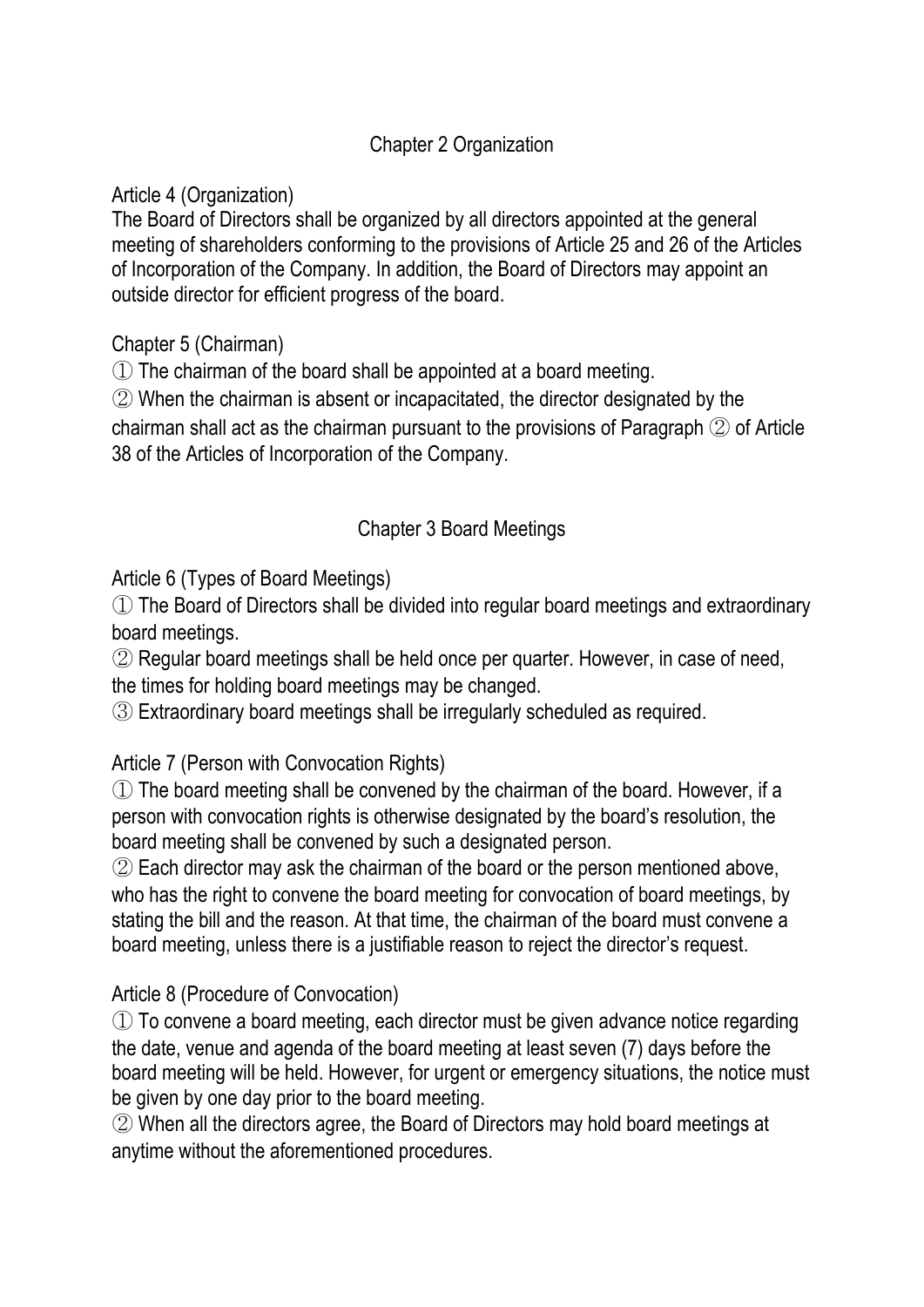Article 9 (Resolution Method)

① The resolution of the board meeting shall be taken by attendance of a majority of all directors and consent of a majority of attended members. However, a resolution of the board on any of the issues listed in Section 397.2 (Usurpation of Corporate Opportunity) and Section 398 (Prohibition of Self-dealing) of Commercial Law shall be made by approval of 2/3 or more of attending directors at the board meeting.

② With respect to board member resolutions, the director who has a stake in the company shall not be entitled to exercise a voting right.

③ The number of voting rights, which cannot be exercised pursuant to the aforementioned paragraph ② shall not be included in the number of voting rights of attending directors.

④ The Board of Directors may allow a director to take part in a resolution through a communication method, which sends and receives voices simultaneously, without directly attending the board meeting. In this case, a director shall be deemed to have attended the board meeting directly.

Article 10 (Hearing from Affiliated Person)

① The Board of Directors may allow an affiliated officer, employee, or outside individual to attend board meetings and to listen to explanations or opinions about agendas in order to deliberate an agenda.

② If needed, by the resolution of the board, the Board of Directors may allow consulting from outside experts on company's expense.

Article 11 (Submission for Resolution)

The following matters shall be presented to the Board of Directors.

① Matters for resolution on Commercial Law

- 1. Convocation of a general meeting of shareholders
- 2. Approval of operational report
- 3. Approval of financial statements (balance sheet, statement of profit and loss
- or Statement of Disposition of Deficit, its supplementary schedules, etc.)
- 4. Change in the Articles of Incorporation of the Company
- 5. Decrease in capital stock (cancellation, retirement of stock)
- 6. Dissolution, merger, spin-off, partial merger, continuation of the Company

7. Transfer of whole or an important part of the company's business, and acquisition of another company's whole business

8. Conclusion, amendment or cancellation of the contract which contains a lease of the whole business, or delegation of the management, and the whole profit and loss from business with a third party, and its equivalent contract

- 9. Designation and dismissal of the representative director
- 10. Issuance of stock at below par value
- 11. Director's exemption from responsibility for the company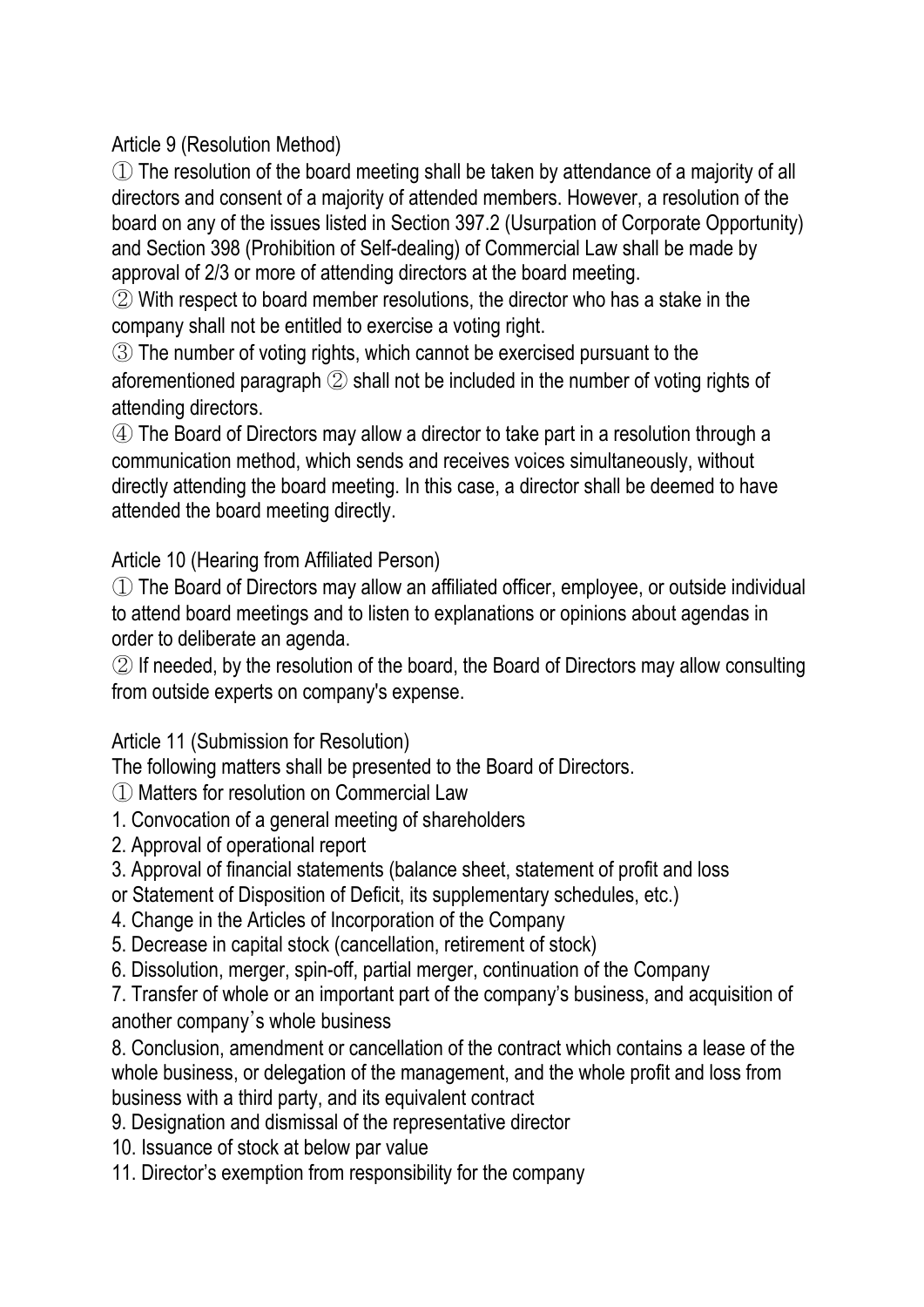- 12. Decision on the stock dividend
- 13. Granting of stock options
- 14. Director's remuneration
- 15. Decision on co-representative
- 16. Installation, transfer or discontinuance of a branch office
- 17. Issuance of new stock and increase in capital
- 18. Arrangement for subscription of debentures
- 19. Capital incorporation of reserves, surplus, and provisions

20. Issuance of Convertible Bond (CB), Exchangeable Bond (EB), Bond with Warrants (BW)

- 21. Approval of director's side-work and transactions between the director and company
- 22. Installation and abolition of a committee in the board; designation and dismissal of the committee and committee members
- 23. Cancellation of stock options
- 24. Interim dividends
- 25. Cancellation, retirement of stock
- 26. Appointment of a compliance officer
- 27. Other bills to be presented to a general meeting of shareholders
- ② Significant matters about company management
- 1. Determination and change of basic policies for company management
- 2. Matters on business planning and operation

3. Other major management-relevant matters, which are expected to be presented at the board meeting

③ Matters on finance

1. Borrowing beyond the scope of general commercial transactions, guarantee of debts, and acquisition, disposition and management of main assets

- 2. Plans for major new domestic and foreign investments
- 3. Issuance of oversea securities
- 4. Acquisition and disposition of treasury stock
- 5. Acquisition and disposition of important property
- 6. Disposition of deficits
- 7. Mortgage, pledge and collateral for significant property of the company
- 8. Regulations for the Board of Directors
- 9. Regulations for the committee under the board
- 10. Board operation policy
- 11. Internal control policy and procedures
- 12. Compliance control standards
- 13. Large scale internal trading under the Fair Trade Act
- Large scale internal trading with KRW 5 billion or more per case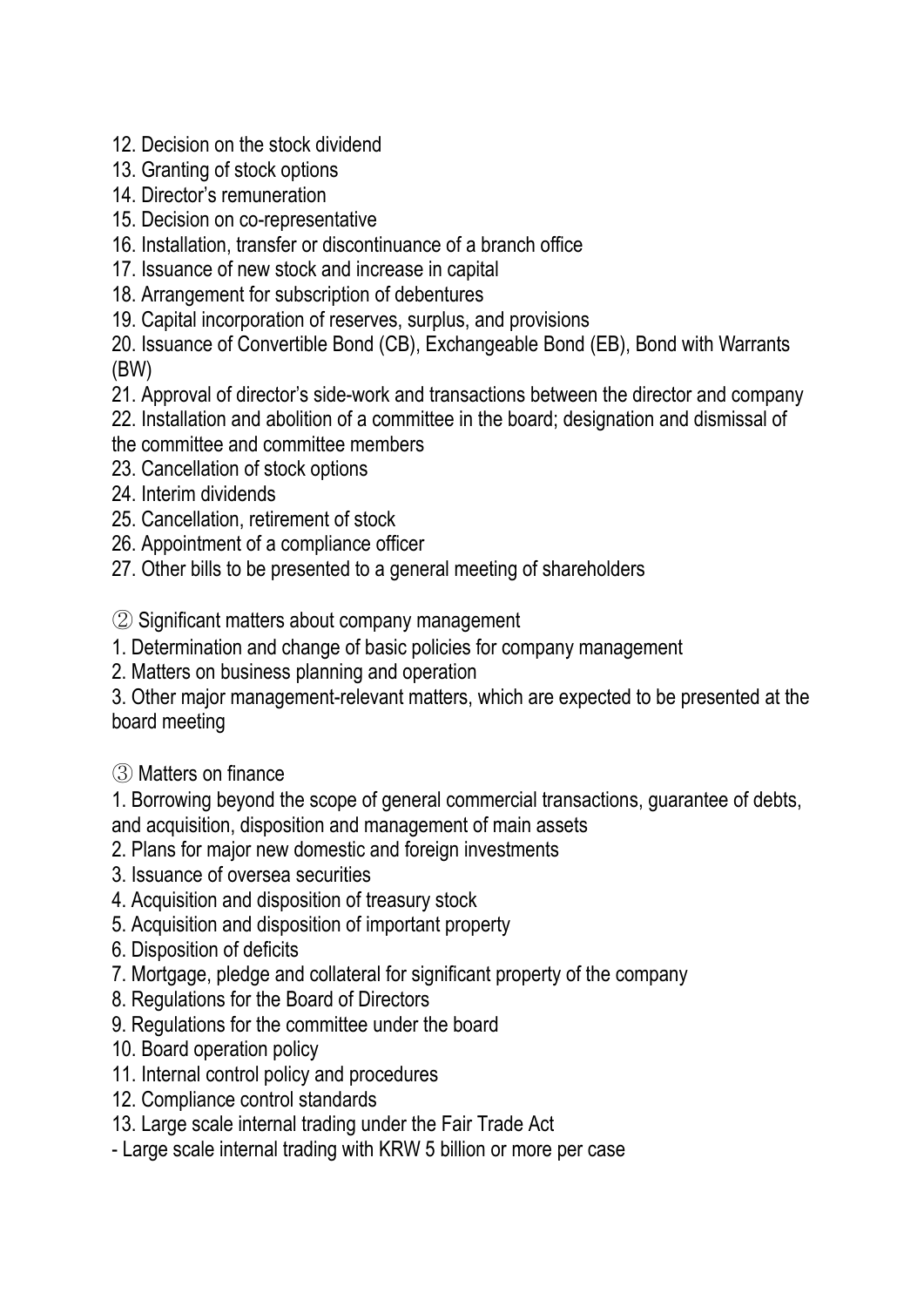④ The following matters shall be reported at the board meeting:

1. Matters for which the board requests reporting

2. Other matters about important management tasks

### Article 12 (Delegation)

① The Board of Directors may delegate decisions on matters, which must be resolved by the board, to the representative director by specifying a certain range through resolution of the Board of Directors, except as provided in the Laws or Articles of Incorporation of the Company.

② The delegation of decision-making and execution pursuant to paragraph ①above is mentioned in Appendix 1.

Article 12.2 (Formation and Management of Committee)

① The Board of Directors may establish a committee to review and decide the company's management strategy and other matters, which are delegated to the Board of Directors, within the board in accordance with the provisions of Article 41 of the Articles of Incorporation of the Company.

② The Board of Directors may make a resolution again for resolutions made by the committee.

③ The Audit Committee member's term of office shall continue at termination of the director's term of office.

④ The Audit Committee, the Corporate Governance & Communication Committee and the Compensation Committee shall be organized by three or more directors respectively. However, other committees shall be organized by two or more directors as follows:

1. Non-Executive Director Nominating Committee

In this committee, outside directors must number a majority of total committee members. 2. Audit Committee

In this committee, outside directors must number greater than 2/3 total committee members.

3. Corporate Governance & Communication Committee

In this committee, outside directors must number greater than 2/3 total committee members.

4. Compensation Committee

In this committee, outside directors must number a majority of total committee members.

⑤ Authority for any of the following matters should not be delegated to the committee:

- 1. Proposal of matters requiring approval of the general meeting of shareholders
- 2. Designation and dismissal of the representative director
- 3. Establishment of the committee and designation and dismissal of committee members

4. Matters provided in the Articles of Incorporation of the Company

⑥ The details about organization and management for each committee shall be determined through a resolution of the Board of Directors, and the committee may have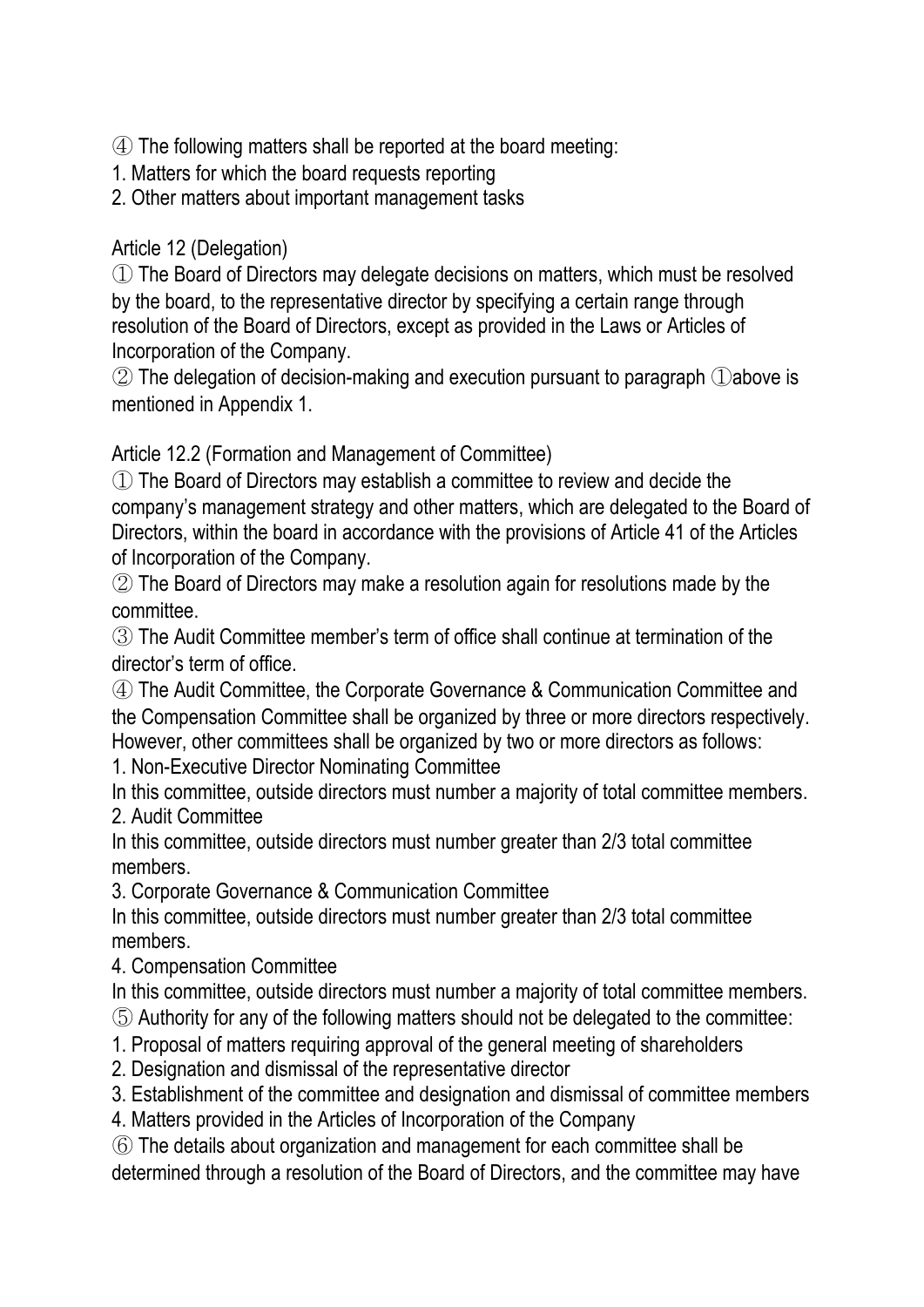a separate committee management policy.

⑦ Pursuant to paragraph ⑥ thereof, the Audit Committee management policy shall be stated in Appendix 2.

⑧ Pursuant to the paragraph ⑥ thereof, the Corporate Governance & Communication Committee management policy shall be stated in Appendix 3.

⑨ Pursuant to the paragraph ⑥ thereof, the Compensation Committee management policy shall be stated in Appendix 4.

# Article 12.3 (Urgent Execution)

① When an urgent matter arises but a board meeting cannot be held; the representative director must execute in advance and must receive approval by presenting the matter at the next board meeting.

② In the event the Board of Directors does not approve the urgent execution in relation to the provisions of paragraph ① above, the action taken shall lose effect in the future.

## Article 13 (Advisory Committee)

The Board of Directors may operate an Advisory Committee organized by experts from appropriate sectors in order to ask for advice for specific matters through a resolution of the Board of Directors in accordance with the provisions of Article 35 of the Articles of Incorporation of the Company.

### Article 14 (Supervisory Authority for Director's Job Performance)

① When it is deemed that job performance by a director or executives is contrary to the Laws or the Articles of Incorporation of the Company, or the director and executives are likely to deal with unlawful methods, the Board of Directors can ask the director and executives for submission of relevant documents, investigation, and explanations. ② Paragraph ① above applies to executive officers including the senior managing director, vice-president, president and chairman; the Board of Directors can demand the suspension or change in performance of the appropriate task.

# Article 15 (Director's Obligations)

① The director shall take part in decision-making for company management through the Board of Directors.

② The director must maintain management information gained in relation to the performance of the job, secret and confidential, and must not receive benefits for personal gain or for a third party using the Company' secrets. In addition, when a director determines facts, which are likely to cause significant damage to the Company, the director must immediately report such facts to the Audit Committee.

③ Without prior approval of the Board of Directors, the director shall not serve as a General Partner (GP) or director for another company, which engages in the business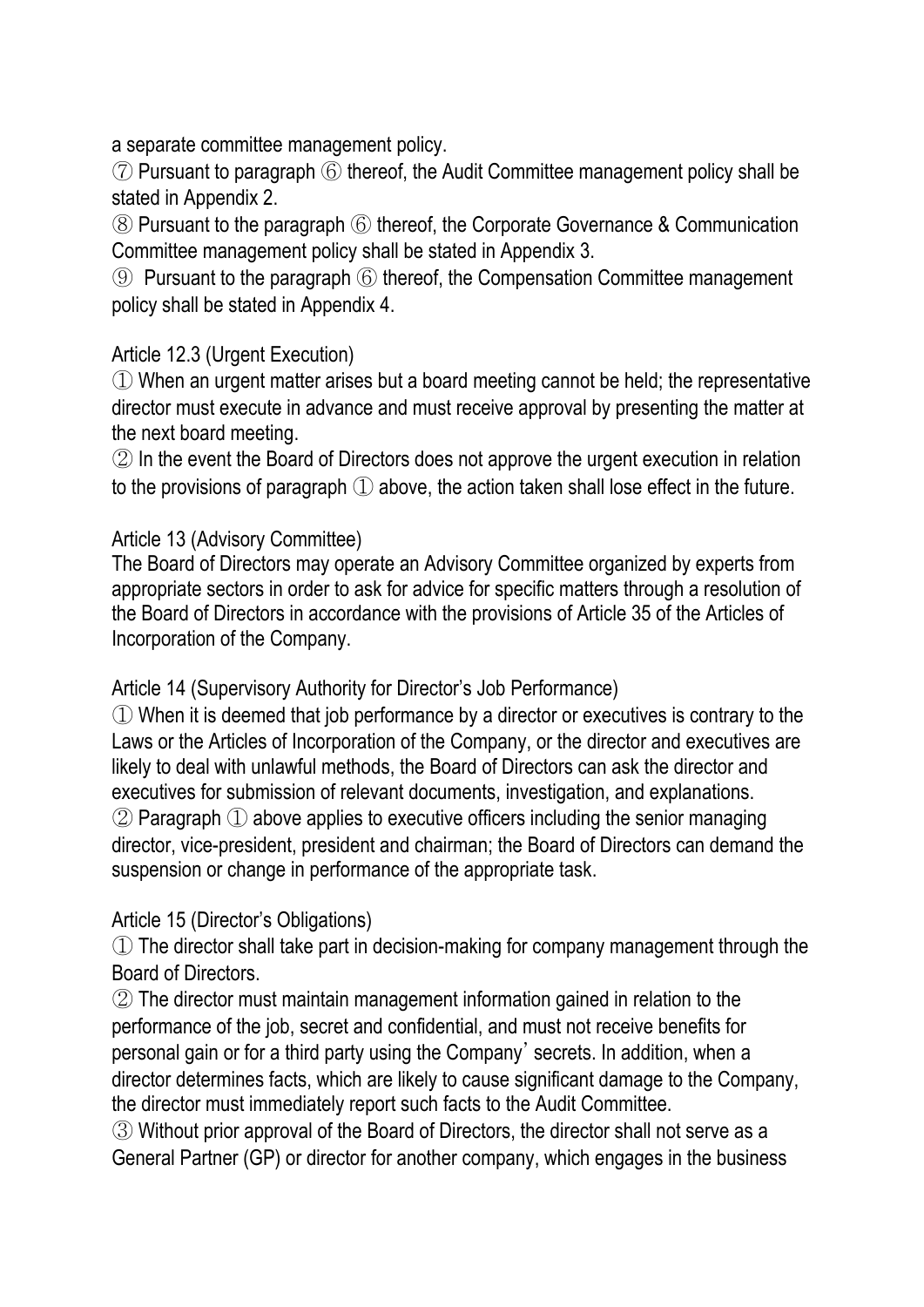included in the company's business category or intends to perform the same business, for the own hand or the third party benefits.

④ The director cannot trade with the company for the own hand or for third party benefits without prior approval of the Board of Directors.

⑤ The board must sincerely perform his/her duties for the Company in accordance with the Laws and provisions of the Articles of Incorporation of the Company.

### Article 16 (Meeting Minutes)

① The chairman of the board shall write, place and retain minutes including decisions of the board. The chairman of the board may allow the manager of the board of a supporting organization, described in Article 17 hereof, help the chairman write the minutes.

② The minutes shall contain the agenda, process, results of proceedings, opponents of the resolution and reasons for objection, and must be sealed or signed by the attending directors at the meeting.

③ The minutes shall be retained at Company headquarters.

## Article 17 (Support for Board)

The Company may operate supporting organizations or assign exclusive employees for the Board of Directors in order to operate the Board of Directors efficiently and to deal with board requirements such as data gathering by member's.

### Article 18 (Board Evaluation System)

The Company may introduce a system to evaluate the board's operation and performance for long-term growth and governance structure enhancement.

# Addendum (April 27, 1998)

Article 1 (Effective Date) The 'Regulations of the Board of Directors' shall become valid and effective as of April 27, 1998.

# Addendum (March 25, 1999)

Article 1 (Effective Date) The 'Regulations of the Board of Directors' shall become valid and effective as of March 27, 1999.

# Addendum (May 4, 2000)

Article 1 (Effective Date) The 'Regulations of the Board of Directors' shall become valid and effective as of May 5, 2000.

# Addendum (August 20, 2001)

Article 1 (Effective Date) The 'Regulations of the Board of Directors' shall become valid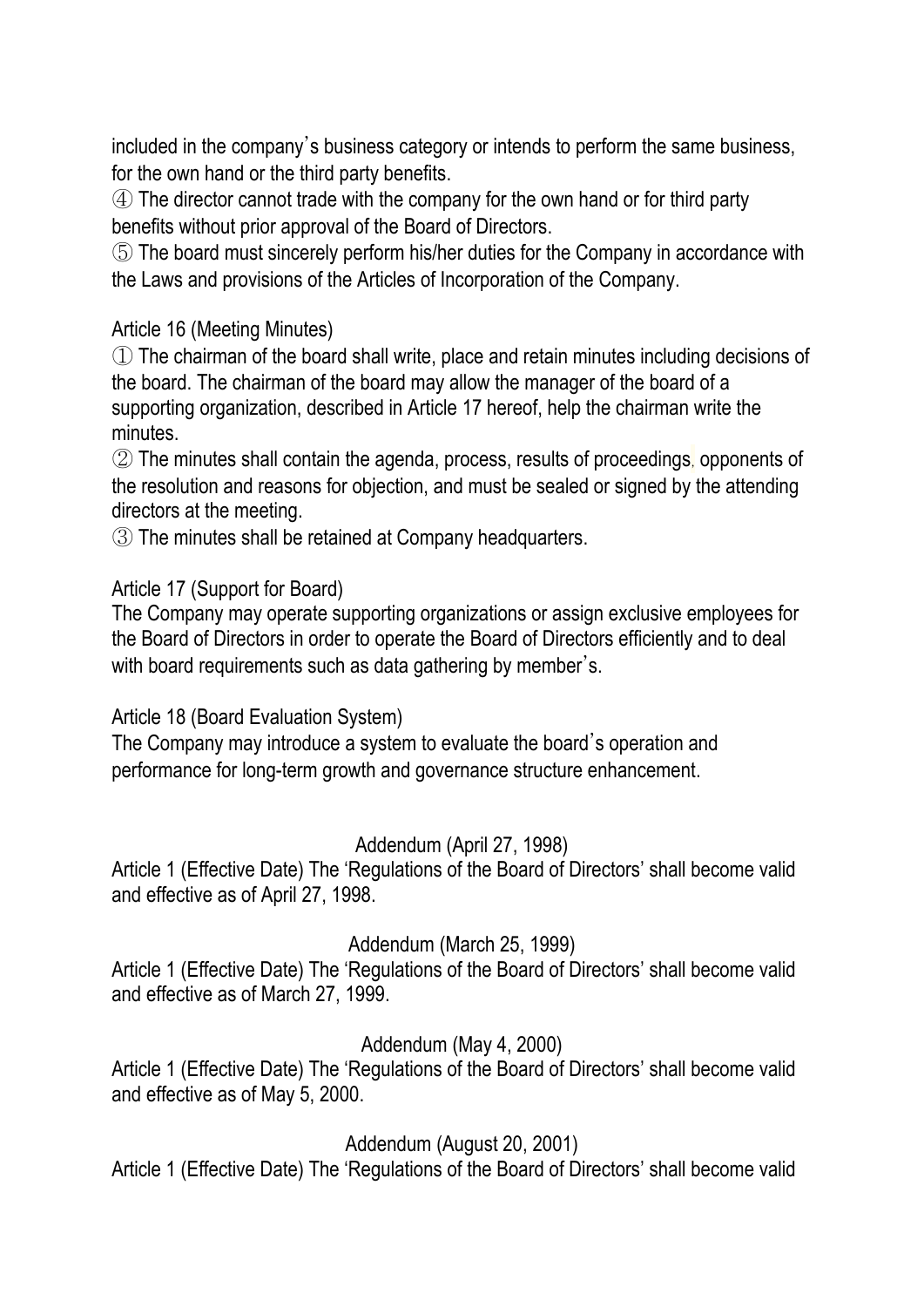and effective as of August 20, 2001.

Addendum (February 26, 2007)

Article 1 (Effective Date) The 'Regulations of the Board of Directors' shall become valid and effective as of February 26, 2007.

## Addendum (December 17, 2009)

Article 1 (Effective Date) The 'Regulations of the Board of Directors' shall become valid and effective as of December 17, 2009.

### Addendum (June 8, 2010)

Article 1 (Effective Date) The 'Regulations of the Board of Directors' shall become valid and effective as of June 8, 2010.

### Addendum (April 29, 2011)

Article 1 (Effective Date) The 'Regulations of the Board of Directors' shall become valid and effective as of April 29, 2011.

## Addendum (April 27, 2012)

Article 1 (Effective Date) The 'Regulations of the Board of Directors' shall become valid and effective as of April 27, 2012.

### Addendum (October 26, 2012)

Article 1 (Effective Date) The 'Regulations of the Board of Directors' shall become valid and effective as of October 26, 2012.

### Addendum (October 27, 2016)

Article 1 (Effective Date) The 'Regulations of the Board of Directors' shall become valid and effective as of October 27, 2016.

### Addendum (March 29, 2018)

Article 1 (Effective Date) The 'Regulations of the Board of Directors' shall become valid and effective as of March 29, 2018.

### Addendum (October 23, 2020)

Article 1 (Effective Date) The 'Regulations of the Board of Directors' shall become valid and effective as of October 23, 2020.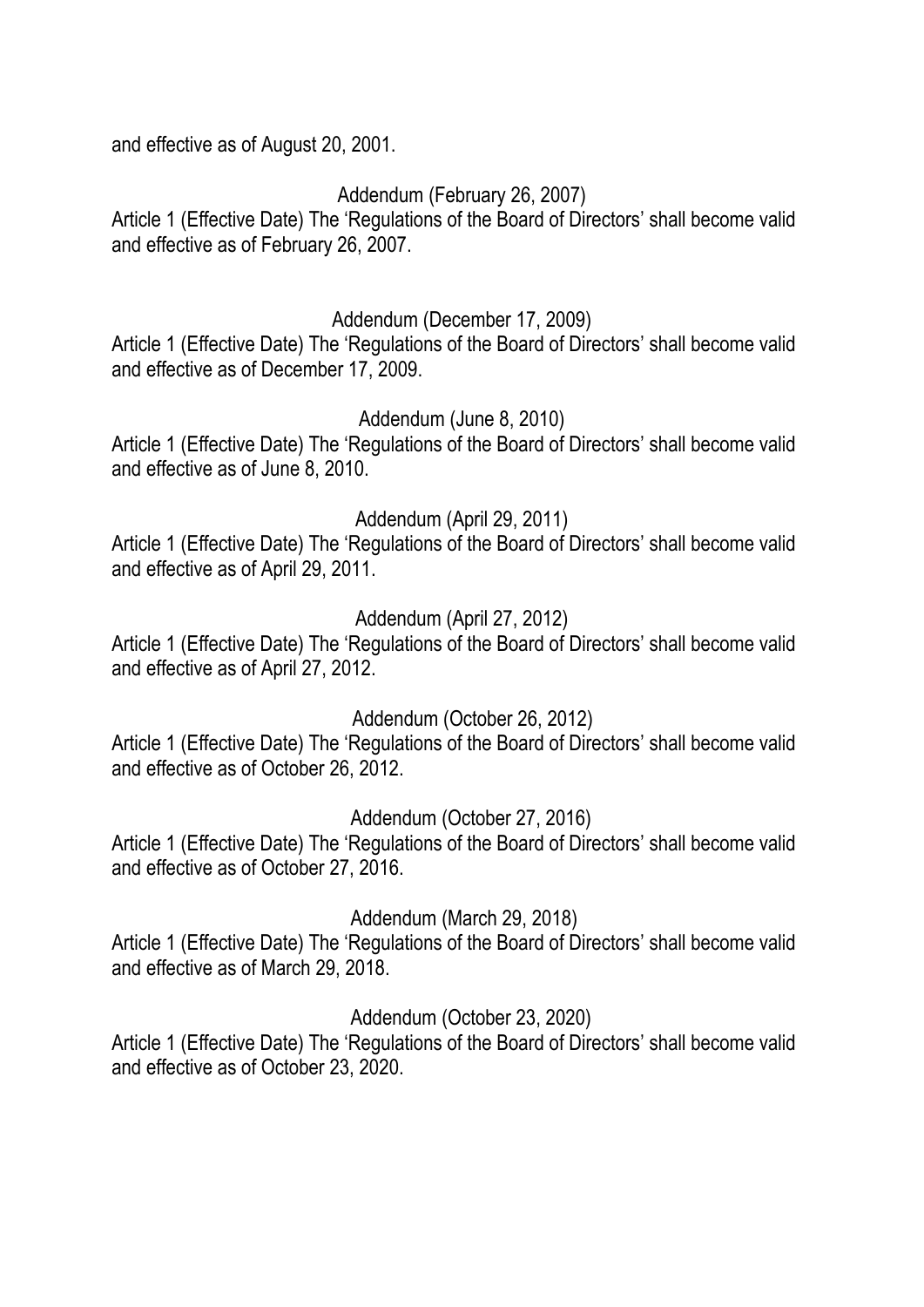<Appendix 1>

Duties delegated to the representative director

─ In accordance with the provision of Article 12 of the Regulations of the Board of Directors (Delegation), the representative director is commissioned to decide and execute the following matters.

1. Domestic and foreign long term & short term borrowings and extension of borrowing with below 20% of equity capital per case from the financial institution

2. Setting of Max. limits for the construction performance-relevant foreign trade finance and payment bond

Bid-Bond (B-Bond), Performance-Bond (P-Bond), Advance Payment-Bond (AP-Bond), Letter of Credit (L/C), Trust Receipts (T/R), Documents against Acceptance (D/A), Documents against Payment (D/P), Account Receivable Collateral Loan (ARC Loan)

3. Discount or sale of note receivable

4. Credit offering for the following matters

A. Credit offering with less 2.5% of equity capital. But, the additional payment bond does not exceed 30% of approved amount and is lower than 2.5% of equity capital.

B. Loan Warranty for interim deposit of Pre-sale Householder of Company's development business or contracted business.

5. Mortgage, pledge and security with the property which is lower than 2.5% of equity capital

6. Extension of borrowing period and guarantee period

7. New investment with below 5% of equity capital and investment with below 2.5% of equity capital. But, the internal trading with below 5 billion Won not included in Section 397.2 (Doctrine of Corporate Opportunities) and Section 398 (No Self-dealing) of the Korean Commercial Code, upon the internal trading

8. Payment guarantee of required funds related to the already-approved domestic and foreign investment businesses

9. Acquisition and disposition of assets whose amount is smaller than 5% of total assets

10. Lease contract for the below 10 billion asset. But, the internal trading with below 5 billion Won not included in Section 397.2 (Doctrine of Corporate Opportunities) and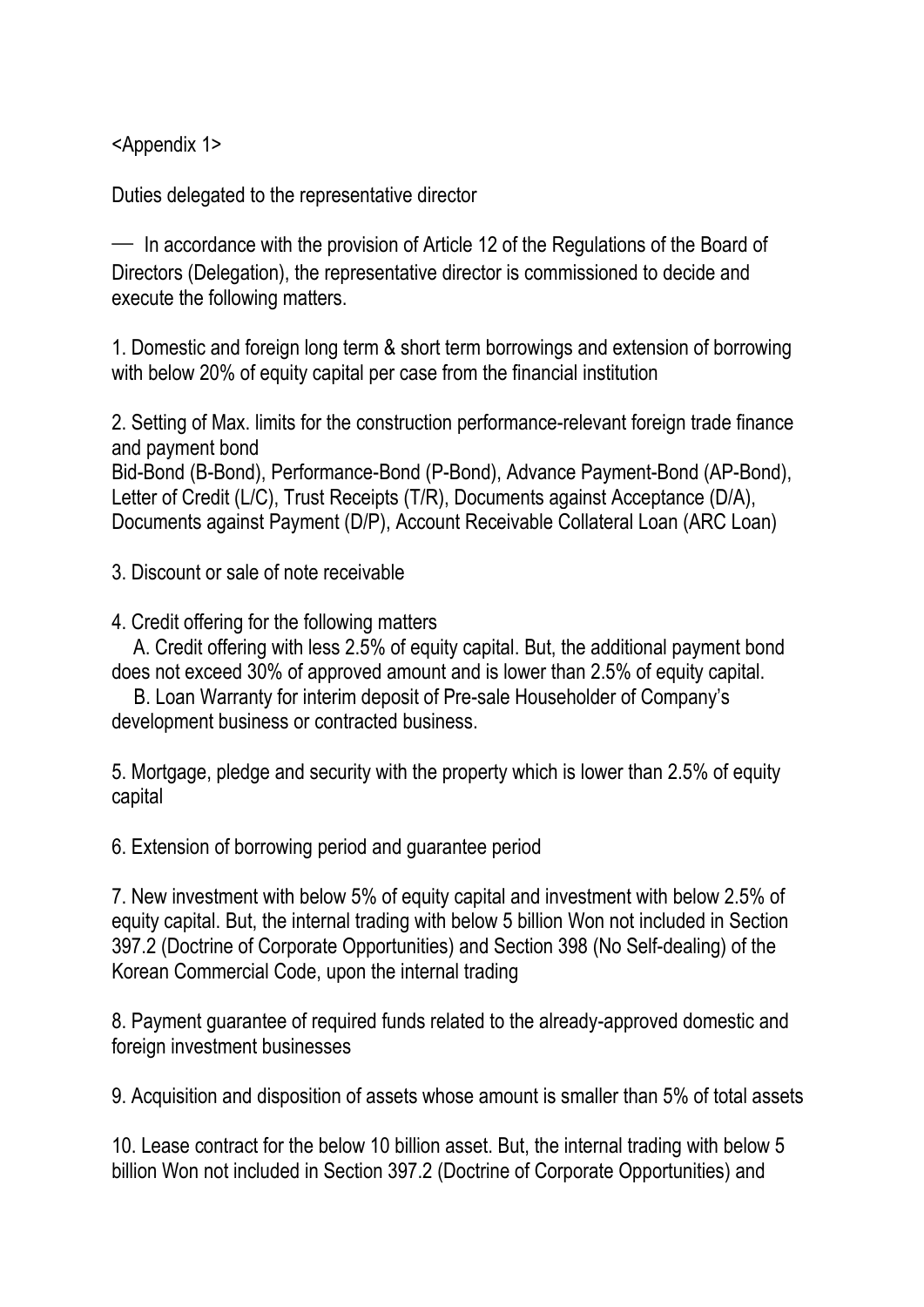Section 398 (No Self-dealing) of the Korean Commercial Code, upon the internal trading

11. Asset management and the Company's daily tasks-relevant matters to the extent not against the Commercial Law, Articles of Incorporation, and the Regulation of the Board of Directors

12. Recruiting and appointment of adviser, counselor, and assistant

13. Modification of annual business plan and budgets

14. Issuance of bonds the fixed amount and type delegated by the Board of Directors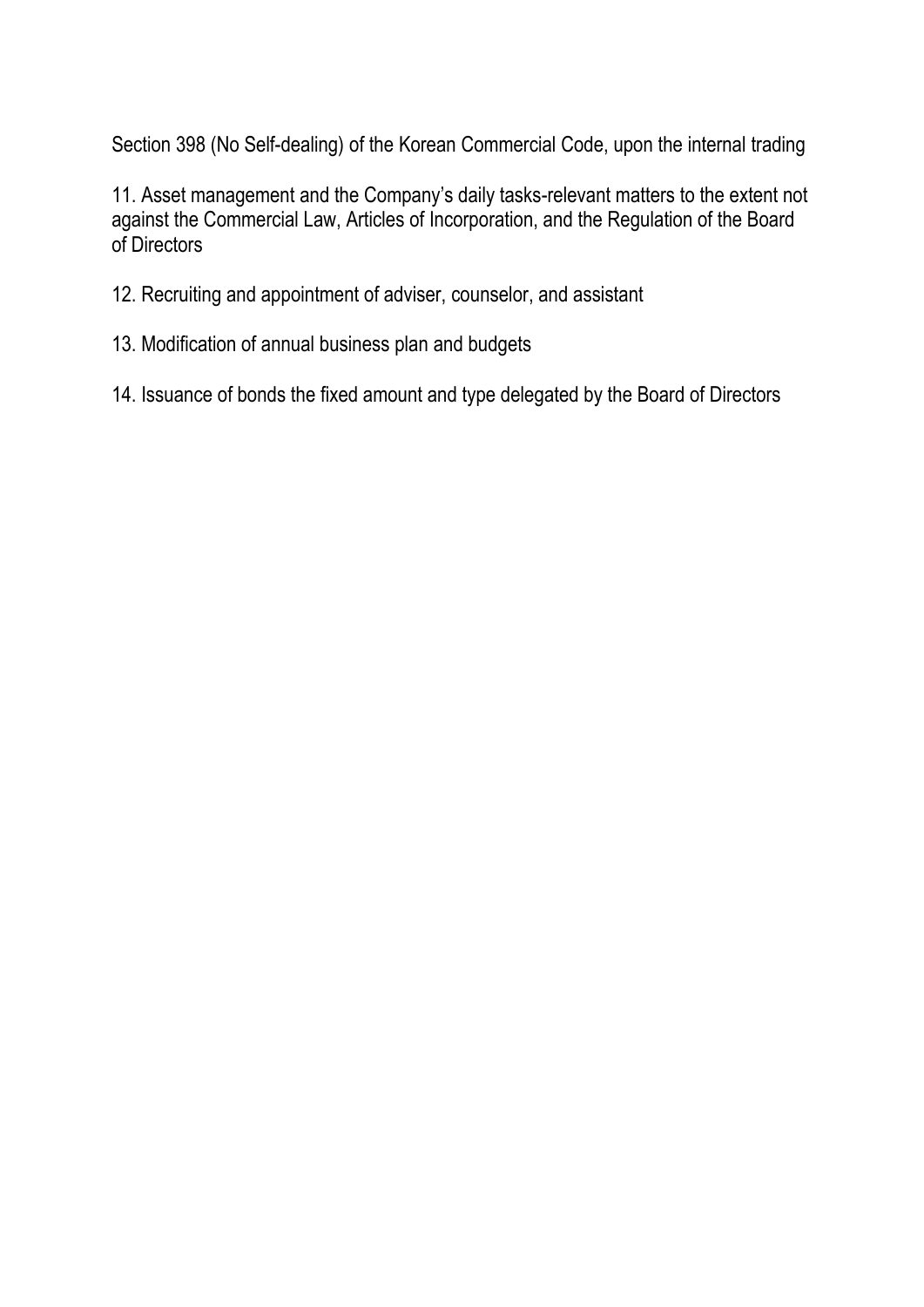<Appendix 2>

## Regulations of Audit Committee

### Chapter 1 General Provisions

Article 1 (Purposes)

The purpose of the Regulations of Audit Committee is to provide necessary provisions for efficient management of the Audit Committee

### Article 2 (Range of Application)

Unless the Laws, Articles of Incorporation of the Company or the Regulations of Board of Directors provides, all matters regarding the Audit Committee shall comply with the provisions of the Regulations of Audit Committee.

## Article 3 (Duties and Authorities)

① The Audit Committee shall audit the accounting and business of the Company, and can request the director to report the information about the business anytime for auditing or can investigate the Company's business and financial conditions.

② The Audit Committee shall approve enactment of and amendment to the internal accounting control regulations, and assess appropriateness of operating condition thereon.

③ The Audit Committee can ask for a convocation of extraordinary general meeting of shareholders by providing the Board of Directors with the written document stating the purposes and the reason for the convocation of extraordinary general meeting of shareholders.

④ The Audit Committee, when necessary for performing its duties, can request the Company's subsidiary to provide the business reporting. In this case, when the Company's subsidiary does not provide the business reporting directly or when the information of the business reporting needs to be confirmed, the Audit Committee can investigate the business and financial conditions of the Company's subsidiary.

⑤ The Audit Committee shall appoint the independent external auditor, and then can report the appointment of independent external auditor at the regular general meeting of shareholders to be first convened after the appointment or can notify shareholders of such fact, as provided in the relevant Laws and regulations.

⑥ If an internal report on accounting scandal is notified, the Audit Committee shall check the relevant fact, take appropriate actions, keep the identity of the reporter or whistle-blower in confidential, and check whether the reporter or whistle-blower is treated unfairly.

# Article 4 (Obligations)

① The Audit Committee Members shall perform their duties for the Company with a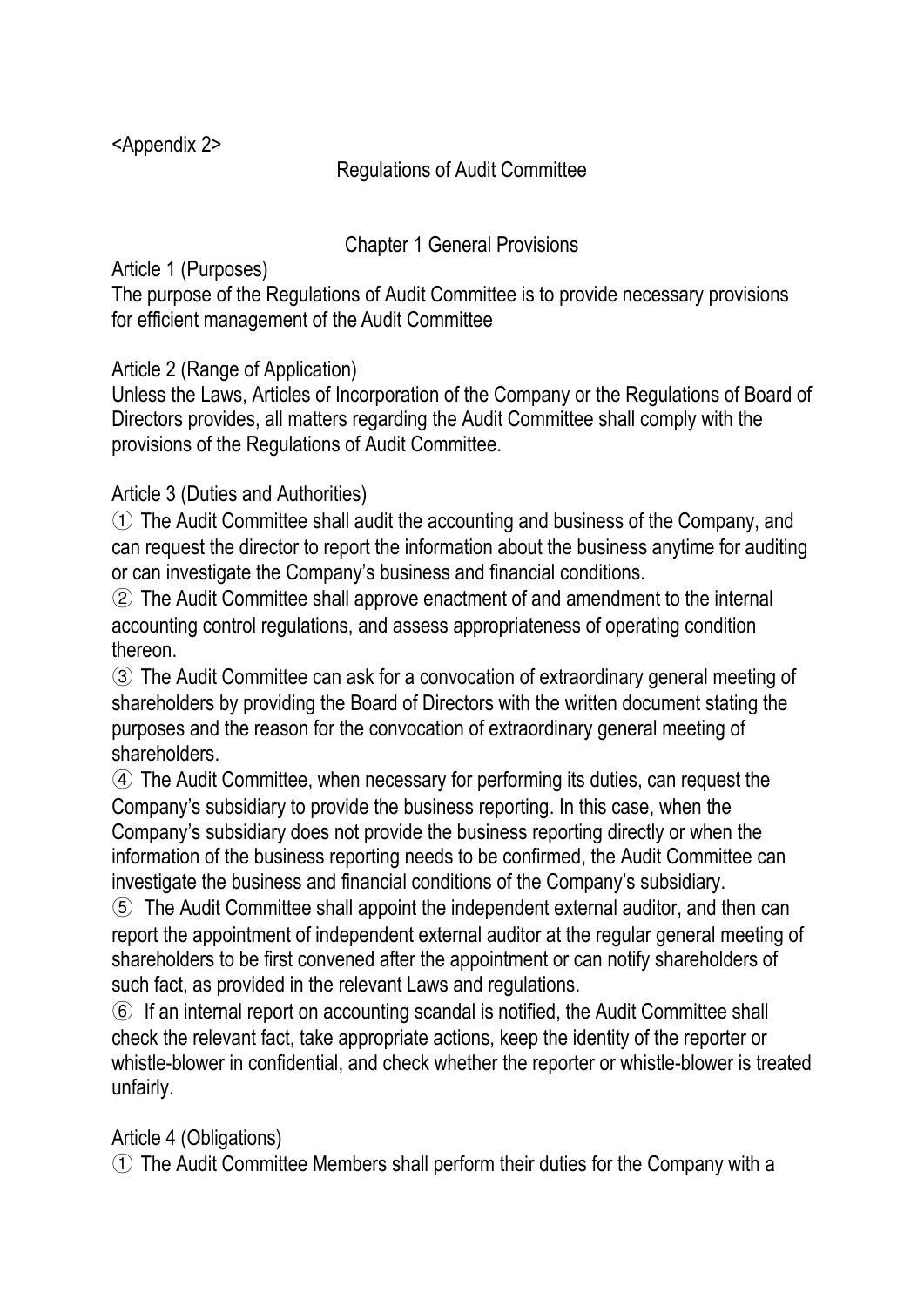good manager's care.

② The Audit Committee Members shall not divulge the Company' s business secrets learned in the course of performing their duty, not only while in office but also after retirement.

③ If it is deemed that a director breaches or is likely to breach law or Articles of Incorporation, the Audit Committee shall report it to the board of directors.

### Article 5 (Responsibilities)

① In the event that an Audit Committee member breaches laws or the Articles of Incorporation on purpose or by negligence, or otherwise neglects his/her duties, the member shall be jointly and severally liable to the Company for damages. The provision of mitigation of director's liability, mutatis mutandis, shall apply to the mitigation of audit committee member's liability.

② In the event that an audit committee member neglects his/her duties with malice or by gross negligence, the member shall jointly and severally compensate to third party for damages.

# Chapter 2 Organization

Article 6 (Organization)

① The members of the Audit Committee (hereinafter called "Audit Committee Member") shall be appointed by resolutions at the general meeting of shareholders.

② Audit Committee shall be organized by three or more directors, and two-thirds of audit committee members shall be outside directors.

③ One or more audit committee member(s) shall be expert(s) in accounting or finance as specified in Article 542-11(2) of the Commercial Act, and audit committee member who is not an outside director shall meet requirements specified in Article 542-11(3) of the Commercial Act.

④ If the composition ratio of the outside directors under paragraph 2 above or the composition requirement under paragraph 3 above will not be satisfied for reasons of the member' s resignation or death, the composition requirement of audit committee shall be satisfied by the general meeting of stockholders convened first after such reason arose.

# Article 7 (Term of Office)

① The Audit Committee Member's term of office shall continue to the expiration of the director's term of office. But, in the event the Audit Committee Member's term of office expires before the regular general meeting of shareholders for the fiscal year after the end of the final fiscal year, this term of office shall be extended to the end of the regular general meeting of shareholders.

② The Audit Committee Member can serve consecutive terms.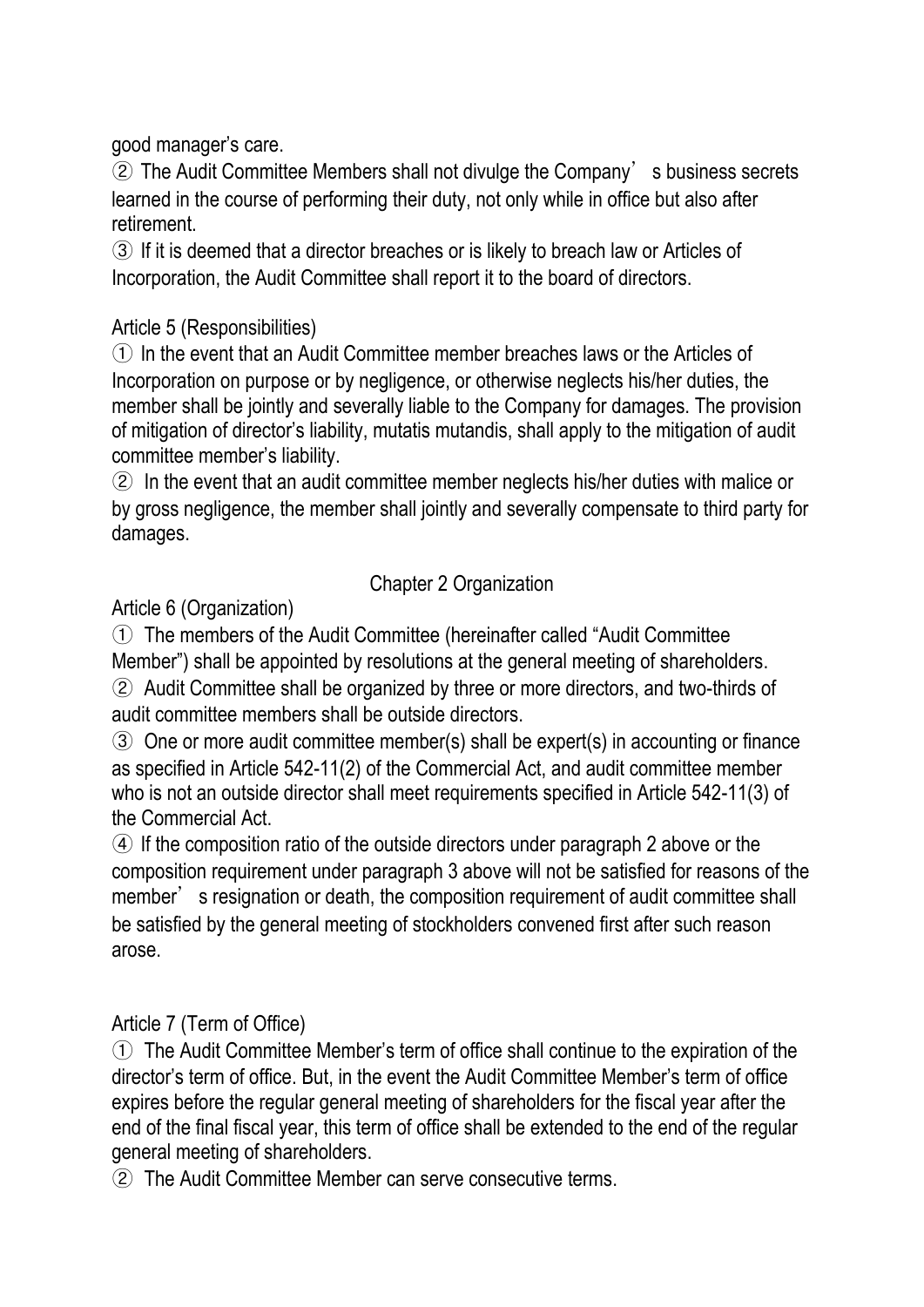Article 8 (Chairman of Audit Committee)

① The Audit Committee shall appoint the chairman who represents the Audit Committee by resolution.

② When the Chairman of the Audit Committee is unable to perform his/her duties on account of the accident, the Audit Committee Member can act on behalf of the Chairman in order of age or the order may be changed by resolution of the Audit Committee.

③ The Chairman of the Audit Committee shall manage the operations of the Audit Committee, and can allot the tasks by member for the efficient management of the Audit Committee.

# Chapter 3 Meeting of Audit Committee

Article 9 (Meeting Type)

① The Audit Committee shall be divided into the regular meeting of Audit Committee and the extraordinary meeting of Audit Committee.

② The regular meeting of Audit Committee shall be held once a quarter.

③ The extraordinary meeting of Audit Committee may be irregularly held as necessary.

# Article 10 (Person with Convocation Rights)

① The meeting of Audit Committee shall be convened by the chairman of the Audit Committee. But, when the Chairman of the Audit Committee is unable to perform his/her duties on account of the accident, the Audit Committee Member can act on behalf of the Chairman in order provided in the provision of Paragraph ② of Article 6 hereof.

② Each Audit Committee Member can ask the chairman of the Audit Committee for convocation of the meeting of Audit Committee, stating the agendas and the reason for convocation. At this time, the Chairman of the Audit Committee must convene the meeting of Audit Committee, unless there is a justifiable reason to reject the Audit Committee Member's request)

# Article 11 (Procedures for Convocation)

① To convene the meeting of Audit Committee, each Audit Committee Member must be given advance notice regarding the date, venue and agenda of the regular meeting of Audit Committee and the extraordinary meeting of Audit Committee at least one week before the board of Audit Committee will be held and by the day prior to the extraordinary meeting of Audit Committee respectively.

② When all the meeting of Audit Committee Members agree, the meeting of meeting of Audit Committee may be held at anytime without the aforementioned procedures.

# Article 12 (Method of Resolution)

① The resolution of the Audit Committee shall be taken by attendance of a majority of the members and consent of a majority of attending members.

In this case, the Audit Committee may allow all or the part of Audit Committee Members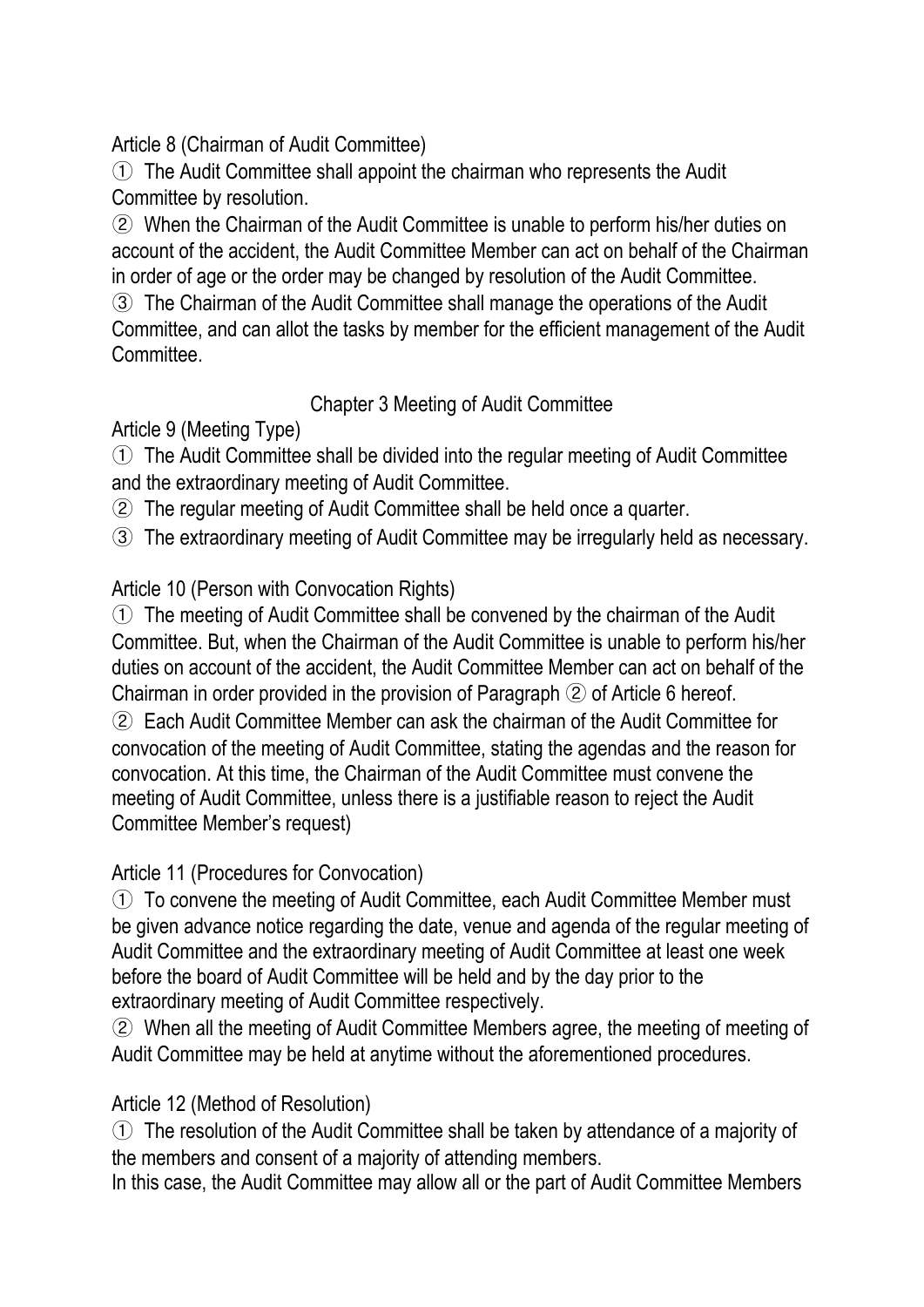to take part in the resolution through a communication method, which sends and receives voices simultaneously, without directly attending the meeting of Audit Committee. In this case, the Audit Committee Member shall be deemed to have attended the meeting of Audit Committee directly.

② With respect to the resolution of the Audit Committee, the Audit Committee Member who has a stake in the company shall not be entitled to exercise a voting right.

③ The number of voting rights, which cannot be exercised pursuant to the aforementioned paragraph ② shall not be included in the number of voting rights of attending Audit Committee Members.

Article 13 (Submission for Resolution)

The following matters shall be presented to the Audit Committee.

- 1. Matters about the general meeting of shareholders
- (1) Demand for the convocation of extraordinary meeting of shareholders
- (2) Agendas of general meeting of shareholders and statement in the document
- 2. Matters about the director and the board of directors
- (1) Obligation to report to the Board of Directors
- (2) Preparation and submission of audit report
- (3) Claim for the director's illegal act
- (4) Claim for the business reporting by director
- (5) Matters delegated at the board meeting

3. Matters about auditing

(1) Investigation of the Company's business and financial conditions

(2) Subsidiary investigation

(3) Reporting by director

(4) Representative between the director and the Company

(5) Decision on the Lawsuit, upon the request for the Lawsuit against the director raised

by minor shareholders

(6) Appointment of independent external auditor

(7) Recipient of independent external auditor's reporting of the director's illegal act for the job performance, or the significant fact against the regulations or the Articles of Incorporation of the Company

(8) Recipient of independent external auditor's reporting of the fact that the Company violates the accounting standards

(9) External auditing plan and result

(10) Review of significant accounting standards or the accounting estimation change's appropriateness

- (11) Assessment of the Internal Control System for Financial Reporting
- (12) Assessment of independent external auditor's auditing activity
- (13) Internal auditing plan and results

(14) Assessment of internal accounting control system's operation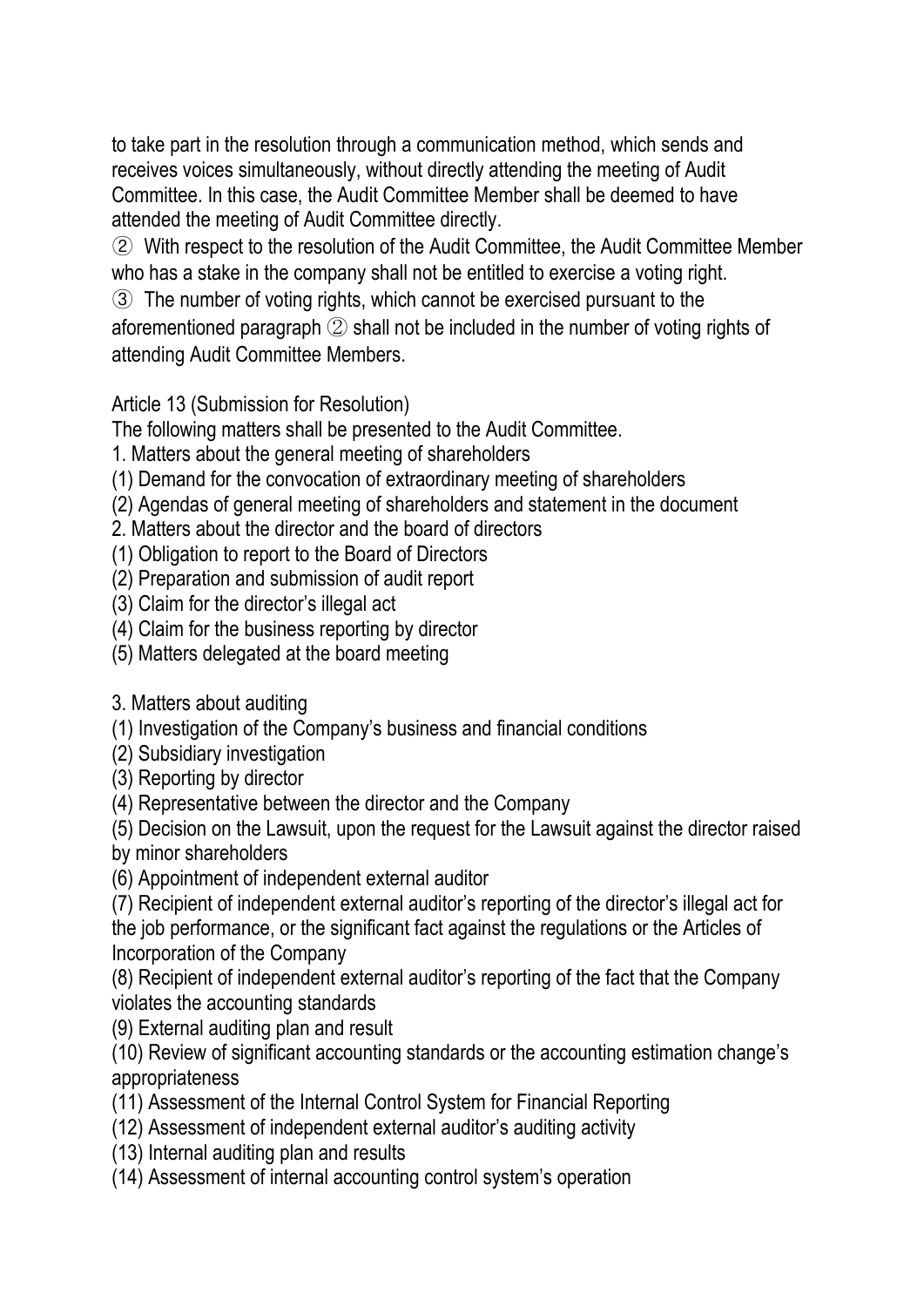(15) Confirmation of measures to the corrections as the result of external auditing

4. Matters provided in other regulations or Articles of Incorporation of the Company, matters delegated at the board meeting, and matters required for handling the objections

② The following matters must be reported to the Board of Directors.

1. Results of handling the matters that the Board of Directors delegate to the Audit **Committee** 

2. Relevant matters, in case the board violates the regulation or the Articles of Incorporation, or is in danger of violating the regulation or the Articles of Incorporation

#### Article 14 (Hearing from Affiliated Person)

① The chairman of Audit Committee can let the affiliated director or employee or the outside expert attend in the meeting of Audit Committee, when deemed necessary, in order to listen to the opinion.

② The Audit Committee can ask the expert for advices at the Company's costs, when deemed necessary.

#### Article 15 (Minutes)

① The proceedings of the meeting of Audit Committee shall be written in the minutes.

② The minutes shall contain the agenda, process, results of proceedings, opponents of the resolution and reasons for objection, and must be sealed or signed by the attending members at the meeting.

③ The copy of the minutes must be sent to each director not later than seven (7) days from the meeting of Audit Committee.

#### Article 16 (Countermeasure for Misconduct)

① In the event of the Company' s misconduct (an act in violation of laws and the Articles of Incorporation, or any other inappropriate act resulting in social condemnation), the Committee may request directors and executive officers to report it immediately, or investigate it directly.

② The Committee shall monitor and verify countermeasure taken by directors and executive officers in relation to investigation into fact relevance of misconduct, understanding the cause, prevention of further damage, early settlement, prevention of reoccurrence and public disclosure according to the result of investigation under paragraph 1 above.

③ If the countermeasure taken by directors and executive officers as specified in the preceding paragraph are inappropriate in terms of independence, objectivity and transparency, the Audit Committee shall take appropriate measures such as seeking assistance of external experts at the Company's expenses.

④ If the Committee is informed by an external auditor of the violation of the Company's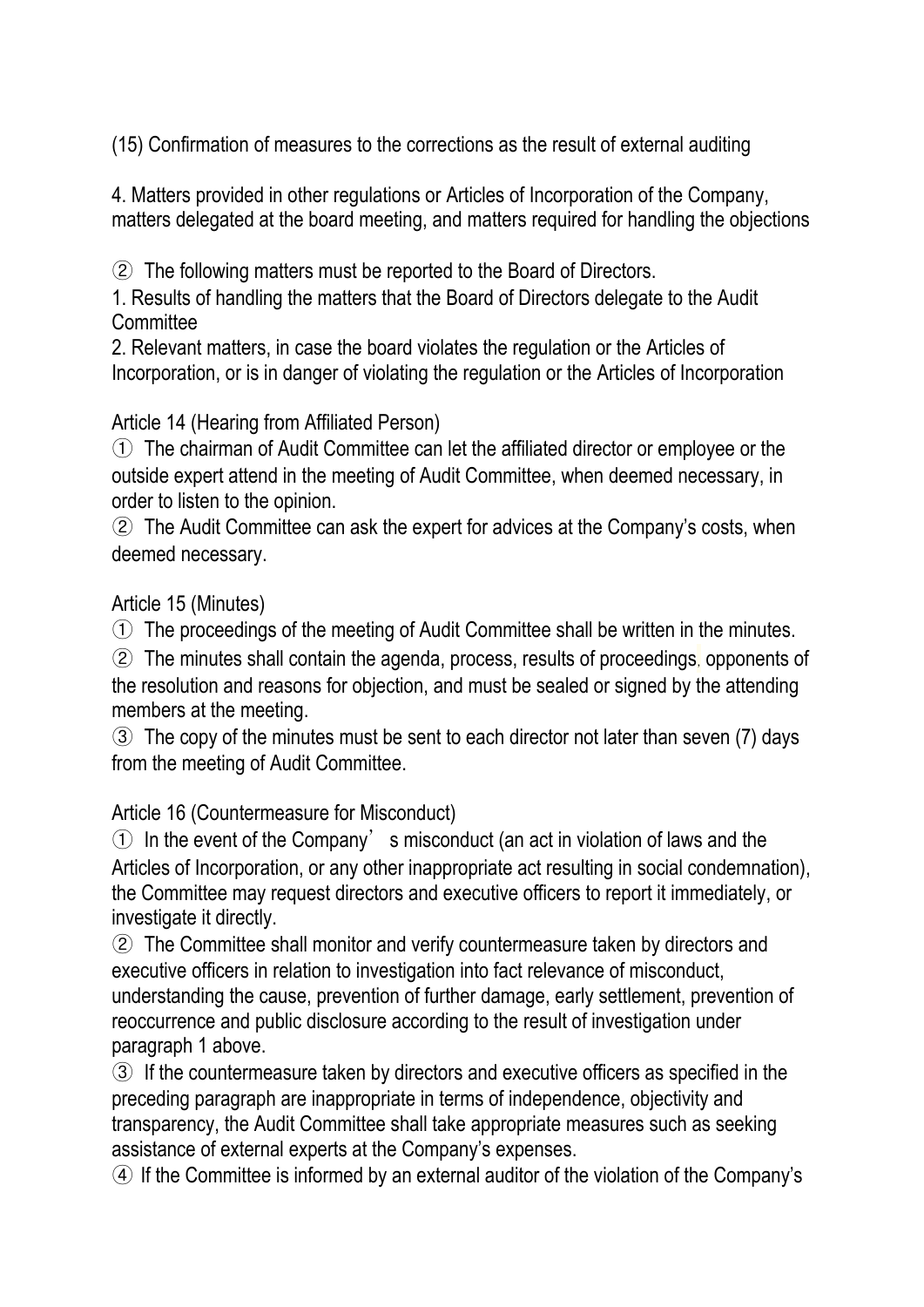accounting standards, the Committee may appoint an external expert to investigate it at the Company's expenses, request the Company's CEO to correct it, and submit the results of investigation and corrective actions to the Securities and Futures Commission and the external auditors.

⑤ The Committee shall notify the external auditor of any serious misconduct or material fact in violation of laws or the Articles of Incorporation concerning the performance of directors' duties.

Article 17 (Internal Accounting Control System)

① The Committee shall hold face-to-face meetings to assess the operation of the acc internal accounting control system, and submit a face-to-face assessment report on the internal ounting control system to the board of directors one week prior to the Annual General Meeting of Shareholders, and keep the assessment report at the head office for 5 years. Any rectification opinions about the operation of the internal accounting control system shall be included in the report and be submitted.

② The assessment report on the internal accounting control system shall include the following:

1. The assessment results and the rectification opinions on whether the Company's internal accounting control system contributes substantially to the preparation and disclosure of the reliable accounting information.

2. The results of reviewing whether a report on the operation of the internal accounting control system has any false or fraud statement, or any omissions, and consequent actions taken.

3. The results of reviewing whether the rectification plan on the operation of the internal accounting control system actually contributes to the improvement of the internal accounting control system, and the countermeasures.

# Chapter 4 Supplementary Provisions

Article 18 (Connection with Independent External Auditor and Experts' Assistance) ① The Audit Committee should strive to achieve the purpose of auditing by maintaining the close relationship with the independent external auditor and by utilizing the independent external auditor's auditing plan, procedures and results.

② The Audit Committee can ask for the expert's assistance at the Company's costs.

Article 19 (Approval of Appointment of External Auditor, etc.)

① The Committee shall select an external auditor. When the Company changes or dismisses an external auditor, the Committee shall confirm whether the former or dismissed external auditor states any opinion, and give him/her an opportunity to comment an oral or written opinion.

② The Committee shall set the external auditor' s audit fees, audit time and personnel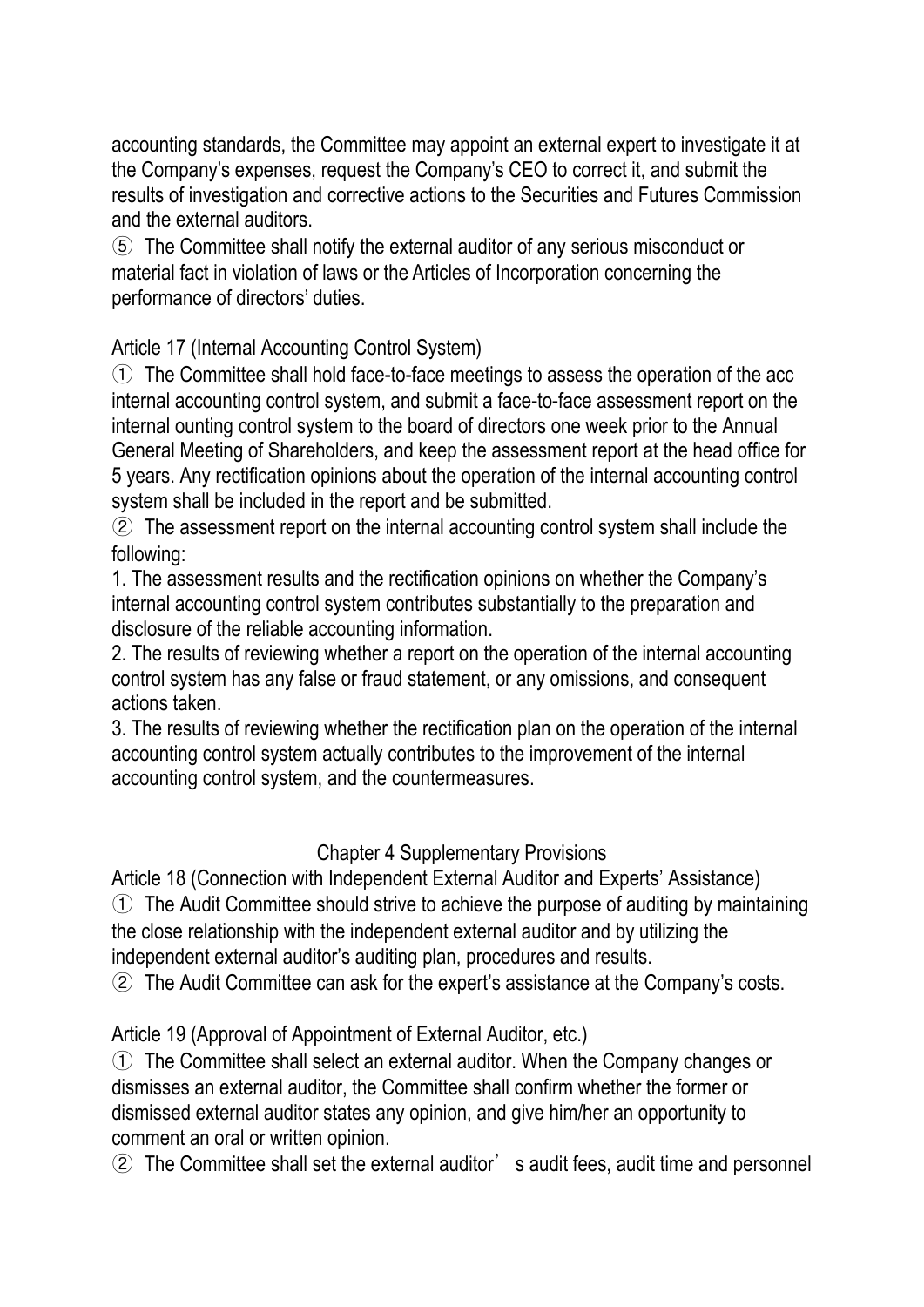required for audit in writing.

③ The Committee shall set standards and procedures required for the selection of external auditor in advance, including the followings:

1. Appropriateness of audit time, audit personnel, audit fee and audit plan.

2. Independence and expertise of external auditor.

3. The statement of the former external auditor's opinion, including

(1) The results of evaluation on whether the former external auditor has assiduously implemented audit time, audit personnel, audit fee and audit plan agreed upon when appointing the external auditor.

(2) When the former external auditor requests the Company to seek the external agency's advice on the interpretation of accounting standards and assessment of asset value in relation to audit work, the consultation details on such request between the Committee and the former external auditor, the advisory result and their use.

(3) The number of face-to-face meetings between the Committee and the former external auditor for the relevant business year, the personal information of the participants and the main remarks of participants.

(4) Other necessary standards for ensuring objectivity and reliability of the selection of auditor, as specified by the Financial Services Commission.

④ The Committee shall hold face-to-face meetings for the selection of the external auditor, and prepare and keep the followings in writing:

1. Review result on each items specified in paragraph 3 above.

2. The number of face-to-face meetings, personal information of participants and the main remarks of participants.

⑤ The Committee shall assess audit report submitted by the external auditor every business year, and prepare and keep assessment details in writing.

Article 20 (Utilization of Auditing Office)

In order to assist the Audit Committee's performance, the Audit Committee can take advantage of the auditing office's organization and human resources.

Article 21 (Preparation of Audit and Inspection Record)

① The Audit Committee should prepare the audit and inspection records about the auditing.

② The audit and inspection records should contain the process and results of auditing, and must be sealed or signed by the Audit Committee Members who take part in the auditing.

Article 22 (Establishment and Abolition of Regulations)

The Regulations shall be established or abolished by resolution of the Board of Directors.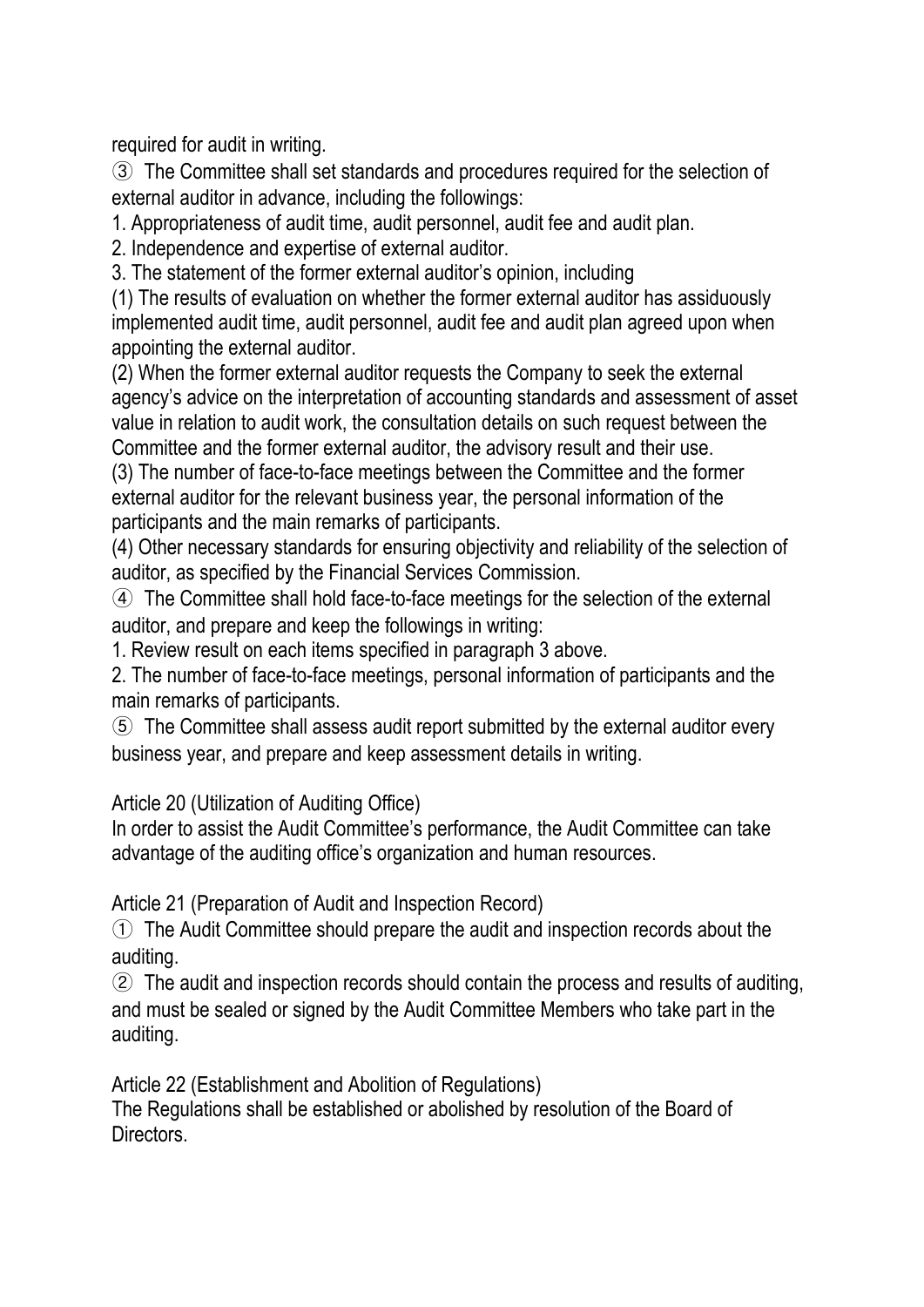### Addendum (May 4, 2000)

Article 1 (Effective Date) The Regulations of Audit Committee shall become valid and effective on May 4, 2000.

### Addendum (August 20, 2001)

Article 1 (Effective Date) The Regulations of Audit Committee shall become valid and effective on August 20, 2001.

### Addendum (October 19, 2010)

Article 1 (Effective Date) The Regulations of Audit Committee shall become valid and effective on October 19, 2010.

### Addendum (May 4, 2000)

Article 1 (Effective Date) The Regulations of Audit Committee shall become valid and effective on May 4, 2000.

### Addendum (August 20, 2001)

Article 1 (Effective Date) The Regulations of Audit Committee shall become valid and effective on August 20, 2001.

### Addendum (October 19, 2010)

Article 1 (Effective Date) The Regulations of Audit Committee shall become valid and effective on October 19, 2010.

### Addendum (April 29, 2011)

Article 1 (Effective Date) The Regulations of Audit Committee shall become valid and effective on April 29, 2011.

### Addendum (March 15, 2019)

Article 1 (Effective Date) The Regulations of Audit Committee shall become valid and effective on March 15, 2019.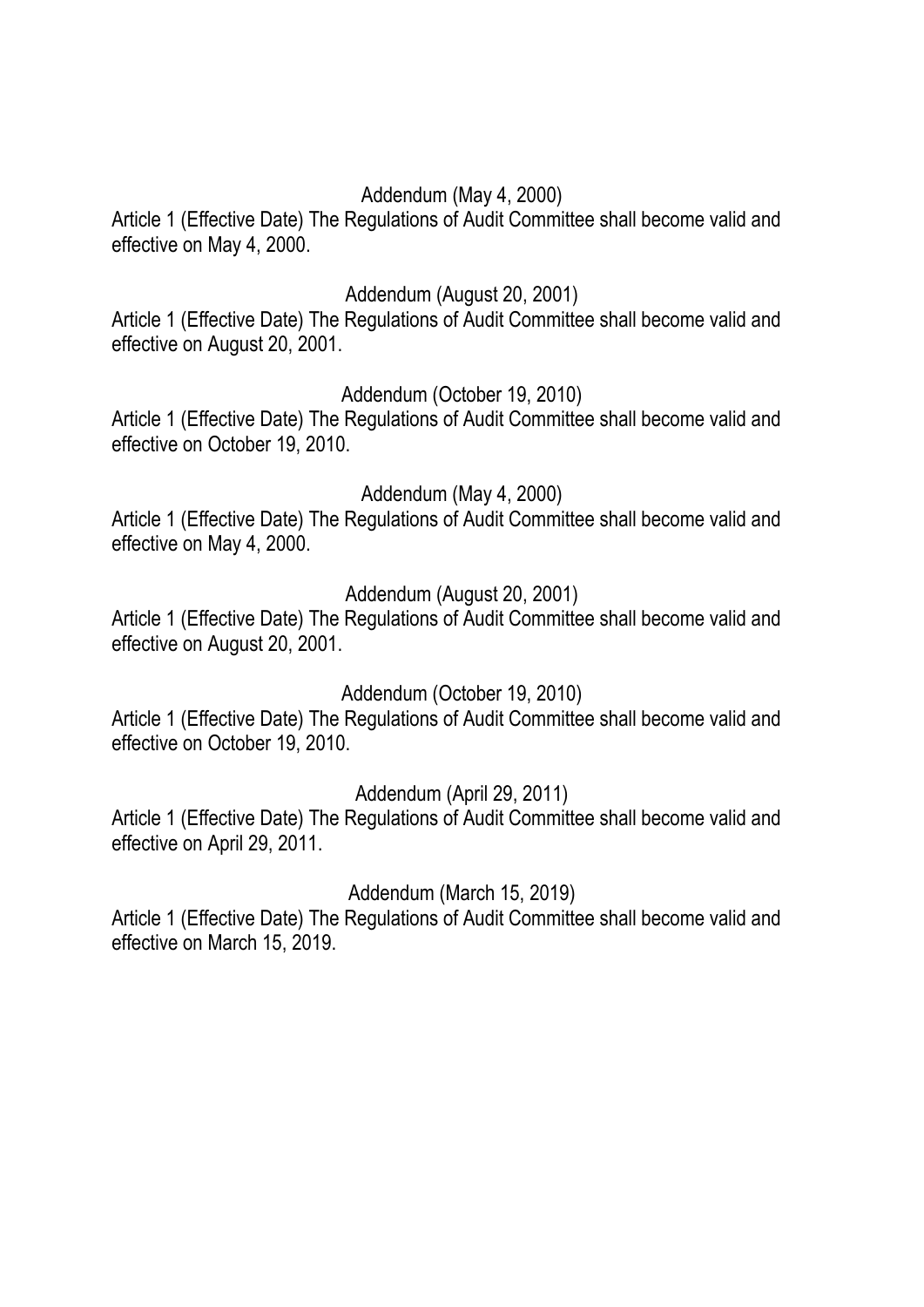<Appendix 3>

Regulations of Corporate Governance & Communication Committee

# Chapter 1 General Provisions

Article 1 (Purposes)

The purpose of the Regulations of Corporate Governance & Communication Committee is to prescribe the necessary terms and conditions for the efficient management of the Corporate Governance & Communication Committee (hereinafter "Committee").

Article 2 (Range of Application)

Unless the Laws, Articles of Incorporation of the Company or the Regulations of Board of Directors provides, all matters regarding the Committee shall comply with the provisions of the Regulations of Corporate Governance & Communication Committee.

Article 3 (Functions and Authorities)

The Committee intends to review the internal trading transparency, the ethical management of the Company, the protection of shareholders' rights, Sustainability, and shall review and decide the following matters.

① The related party transaction provided in「The Monopoly Regulation and Fair Trade Act」and「Commercial Law」.

② Checkup on Compliance Program (CP) operation.

③ Major policies related to the ethical management and social contribution.

1. Contributions of 0.1% or more of operating profit in the previous business year per case, on the annual cumulative basis for the same organization to be contributed.

2. When the accumulated contribution for the year exceeds 0.5% of operating profit in the previous business year.

3. Any matters that the Committee considers important such as repeated contributions to the same organization.

④ Establishment & revision of ethical principles such as the Code of Ethics, and assessment of implementation.

- ⑤ Choice of sustainable vision and strategic tasks.
- ⑥ Protection of shareholders' rights.
- 1. Major management decision such as M&A, etc.
- 2. Acquisition or disposal of major assets (stocks)
- 3. Execution details of self-dealing by directors.

4. Other matters that the committee regards as important.

⑦ Environmental, Social, Governance (ESG), etc. non-financial elements.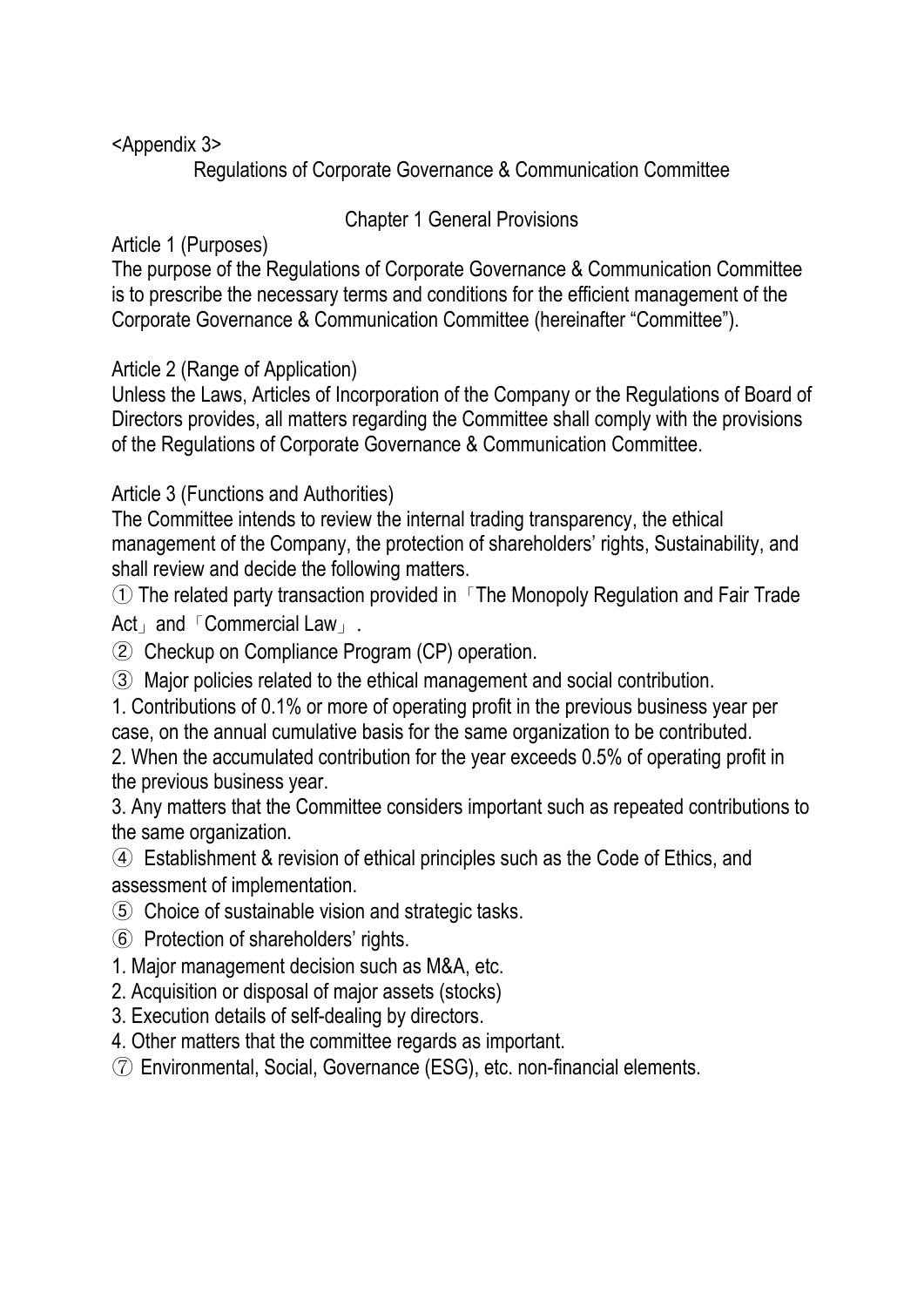## Chapter 2 Organization

# Article 4 (Organization)

① The Committee Member (hereinafter called "Member") shall be appointed by the Board of Directors.

② The Committee shall be organized by three or more directors, and the outside directors must be greater than 2/3 of total Members.

③ The Committee can appoint one(1) member as a representative in charge of the protection of shareholders' rights.

# Article 5 (Term of Office)

① The Member's term of office shall be the director's term of office, and the Member can serve consecutive terms.

# Article 6 (Chairman)

① The Chairman of the Committee (hereinafter called "Chairman") shall be appointed by resolution of the Committee out of Members. The Chairman shall manage the operations of the Committee and shall become the chairman at the meeting of the Committee.

② When the Chairman is absent or has the accident, the oldest Member shall act on behalf of the Chairman among members of the Committee.

# Article 7 (Adviser)

① The Committee can have the advisers who have the expertise for the efficient performance of duties.

② The advisers shall be appointed at the board meeting, and two or less advisers shall be appointed.

③ The adviser must keep the Company's business information gained during the performance of the duty as the adviser confidential and secret even after the resignation, as well as during the term of office.

④ The adviser's term of office shall be two (2) years and the adviser can serve consecutive terms.

# Chapter 3 Meeting of Ethics Committee

Article 8 (Meeting Type)

① The Committee has the regular meeting of the Committee and the extraordinary meeting of the Committee.

② The regular meeting of the Committee shall be held once a quarter in principle. But, when necessary, the day of the meeting may be changed.

③ The extraordinary meeting of the Committee shall be irregularly held as necessary.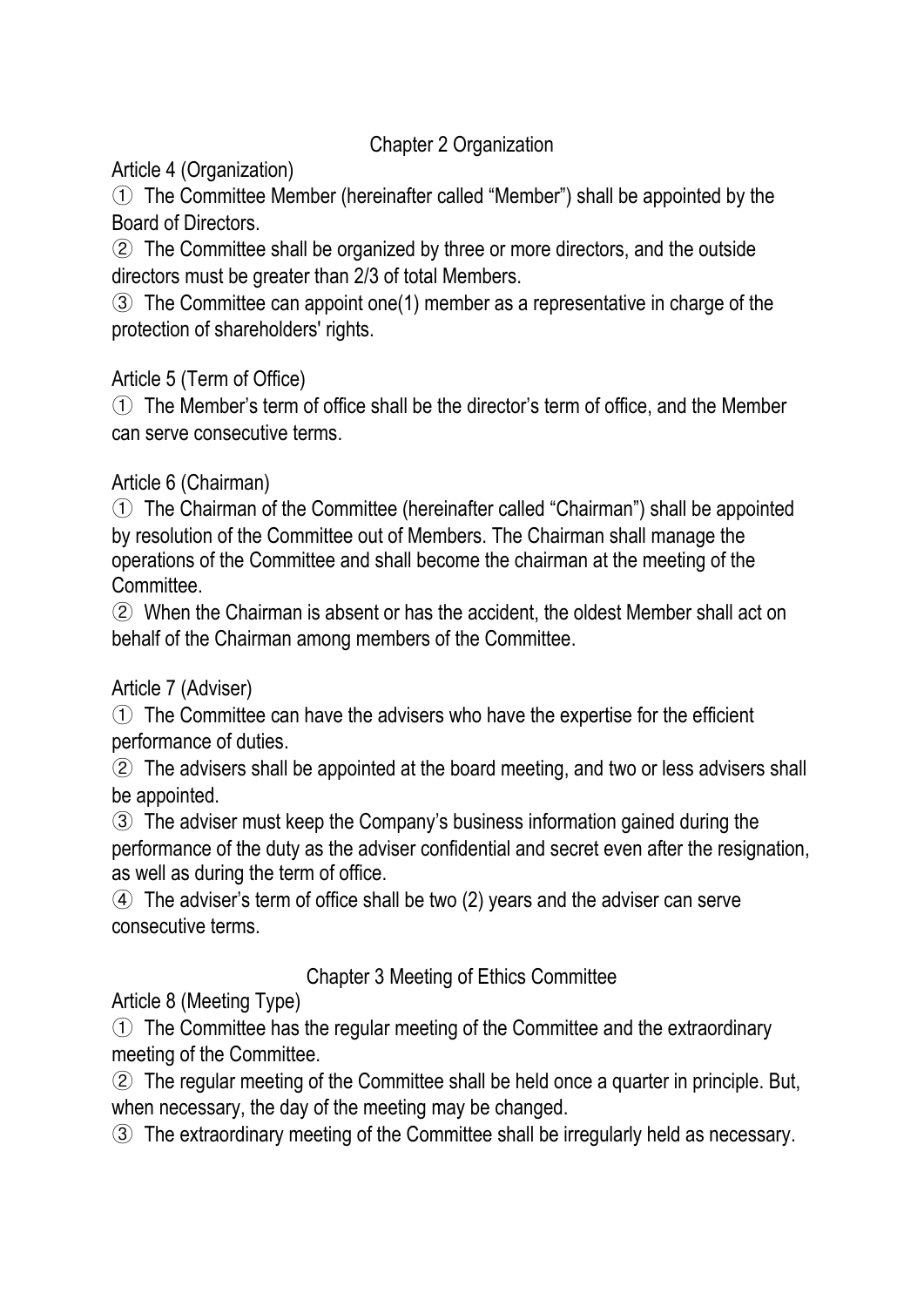Article 9 (Person with Convocation Rights)

① The meeting of the Committee shall be convened by the Chairman.

② The Member can demand the convocation of the meeting of the Committee to the Chairman, stating the reason for convocation of the meeting.

# Article 10 (Procedures for Convocation)

① To convene the meeting of the Committee, the Chairman must give advance notice to each Member at least seven (7) days before the day of the meeting, after deciding the date of the meeting. However, for the emergency, the Chairman can convene the meeting of the Committee by giving notice by the day prior to the date of the meeting. ② When all the Members agree, the meeting of the Committee may be held at anytime without the aforementioned procedures.

# Article 11 (Method of Resolution)

① The resolution of the Committee shall be taken by attendance of a majority of the Members and consent of a majority of attending members.

② The Committee may allow all or the part of Members to take part in the resolution through a communication method, which sends and receives voices simultaneously, without directly attending the meeting of the Committee. In this case, the Member shall be deemed to have attended the meeting of the Committee directly.

③ The adviser shall have no right to vote, and shall present the opinion and support the Committee's activity through attending the meeting of the Committee.

# Article 12 (Affiliated Person's Attendance)

① The Committee, when necessary for the performance of the duty, can let the relevant officer or employee and outside expert attend the meeting of the Committee and can demand the submission of relevant documents or the statement of opinions.

② If needed, by the resolution of the Committee, the Committee may allow consulting from outside experts on company's expense.

# Article 13 (Minutes)

① The proceedings of the meeting of Audit Committee shall be written in the minutes.

② The minutes shall contain the agenda, process, results of proceedings, opponents of the resolution and reasons for objection, and must be sealed or signed by the attending members at the meeting.

# Chapter 4 Supplementary Provisions

# Article 14 (Revision)

① The Regulations of Corporate Governance & Communication Committee shall be revised by the Board of Directors.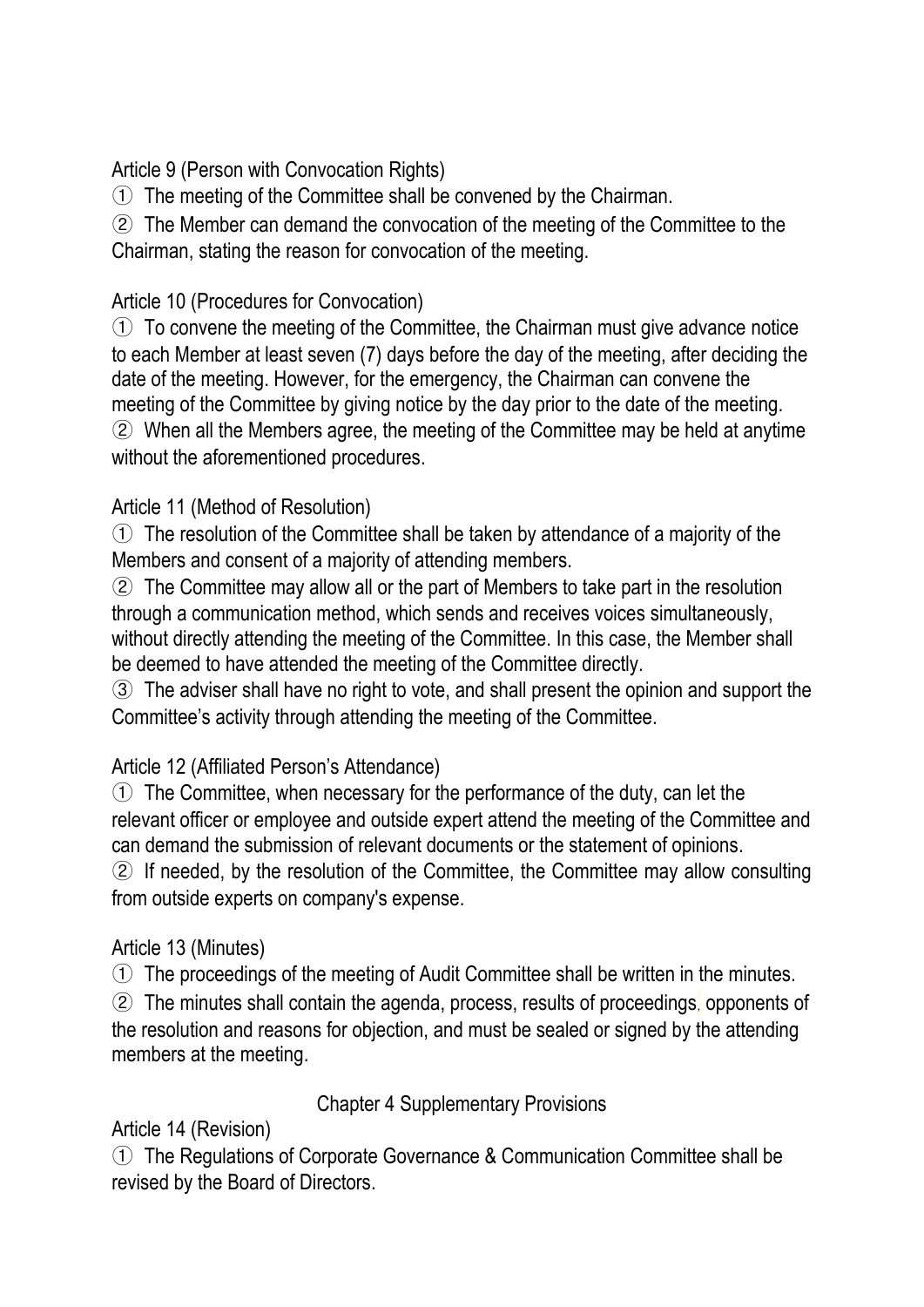② In addition to provisions provided in the Regulations of Corporate Governance & Communication Committee, the separate detailed provisions for the operation of the Committee may be established by resolution of the Board of Directors, when necessary.

#### Addendum (October 26, 2012)

Article 1 (Effective Date) The Regulations of Ethics Committee shall become valid and effective on October 26, 2012.

Addendum (March 29, 2018)

Article 1 (Effective Date) The Regulations of Corporate Governance & Communication Committee shall become valid and effective on March 29, 2018.

Addendum (October 23, 2020)

Article 1 (Effective Date) The Regulations of Corporate Governance & Communication Committee shall become valid and effective on October 23, 2020.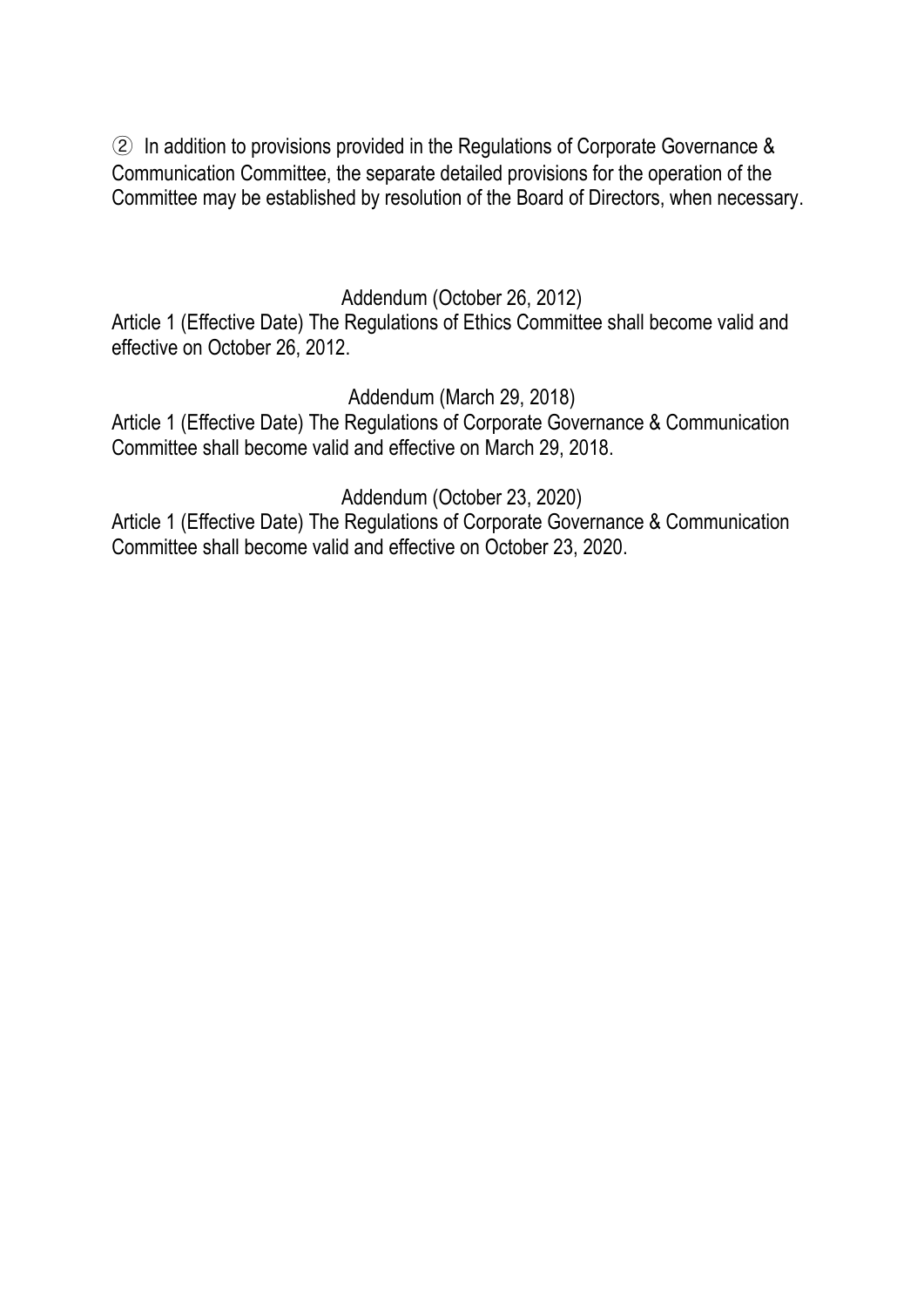<Appendix 4>

Regulations of Compensation Committee

Chapter 1 General Provisions

Article 1 (Purposes)

The purpose of the Regulations of Compensation Committee is to prescribe the necessary terms and conditions for the efficient management of the Compensation Committee (hereinafter "Committee").

Article 2 (Range of Application)

Unless the Laws, Articles of Incorporation of the Company or the Regulations of Board of Directors provides, all matters regarding the Committee shall comply with the provisions of the Regulations of Compensation Committee.

Article 3 (Functions and Authorities)

As delegation by the Board of Directors, the Committee shall review and decide the following matters.

① Limitation of Director`s payment to be presented to a general meeting of shareholders.

② Other matters that the Board of Directors delegate.

Chapter 2 Organization

Article 4 (Organization)

① The Committee Member (hereinafter called "Member") shall be appointed by the Board of Directors.

② The Committee shall be organized by three or more directors, and the outside directors must number a majority of total committee members.

Article 5 (Term of Office)

The Member's term of office shall be the director's term of office, and the Member can serve consecutive terms.

Article 6 (Chairman)

① The Chairman of the Committee (hereinafter called "Chairman") shall be appointed by resolution of the Committee out of Members. The Chairman shall manage the operations of the Committee and shall become the chairman at the meeting of the Committee.

② When the Chairman is absent or has the accident, the oldest Member shall act on behalf of the Chairman among members of the Committee.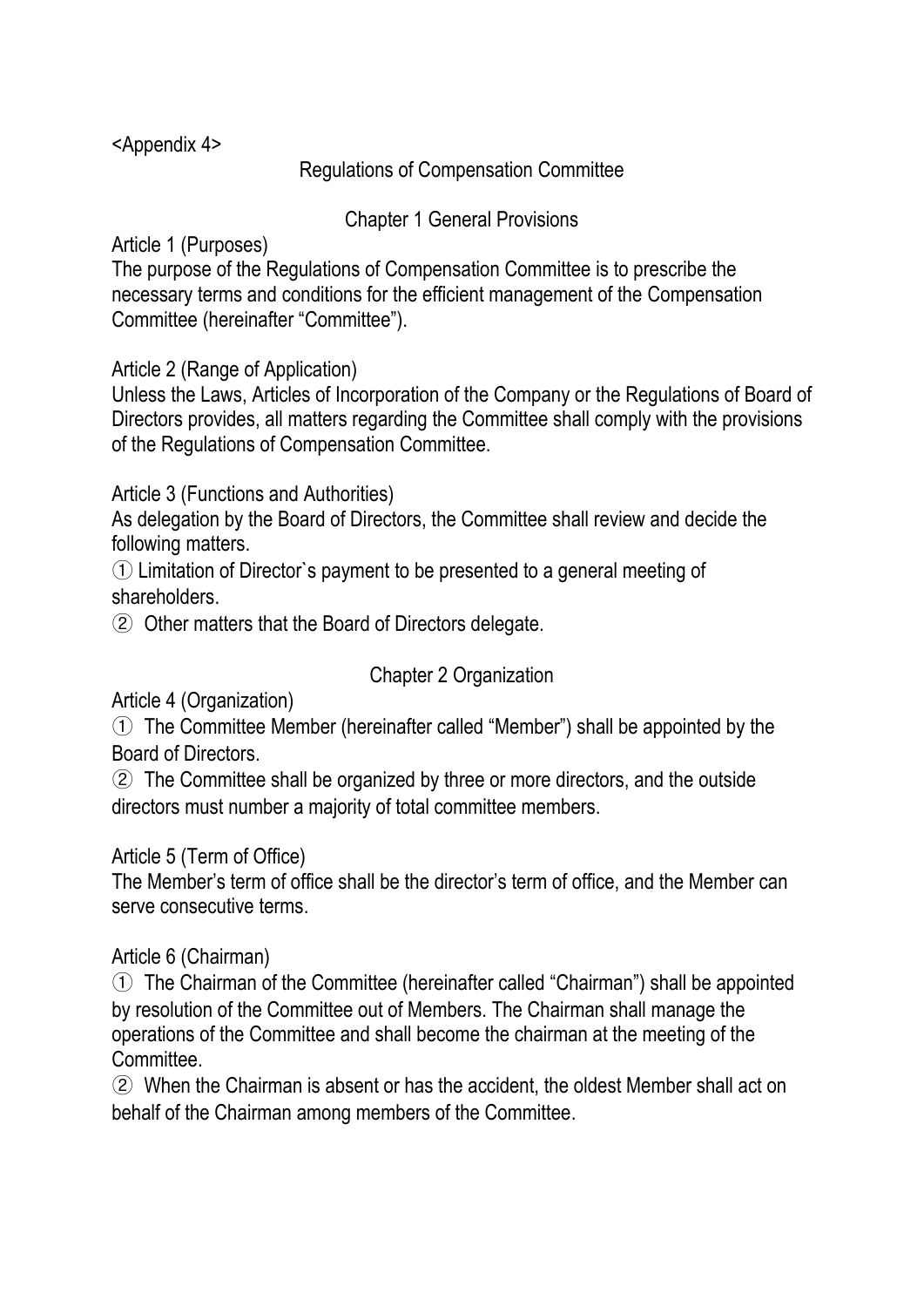# Chapter 3 Meeting of Ethics Committee

Article 7 (Meeting Type)

The Committee shall be held more than once a year in principle.

Article 8 (Person with Convocation Rights)

① The meeting of the Committee shall be convened by the Chairman.

② The Member can demand the convocation of the meeting of the Committee to the Chairman, stating the reason for convocation of the meeting.

# Article 9 (Procedures for Convocation)

① To convene the meeting of the Committee, the Chairman must give advance notice to each Member at least seven (7) days before the day of the meeting, after deciding the date of the meeting. However, for the emergency, the Chairman can convene the meeting of the Committee by giving notice by the day prior to the date of the meeting.

② When all the Members agree, the meeting of the Committee may be held at anytime without the aforementioned procedures.

③ The Committee, when let the relevant officer or employee and outside expert attend the meeting of the Committee and demand the submission of relevant documents or the statement of opinions as Article 11. ①, must give advance notice to them in according to above ①.

# Article 10 (Method of Resolution)

① The resolution of the Committee shall be taken by attendance of a majority of the Members and consent of a majority of attending members.

② The Committee may allow all or the part of Members to take part in the resolution through a communication method, which sends and receives voices simultaneously, without directly attending the meeting of the Committee. In this case, the Member shall be deemed to have attended the meeting of the Committee directly.

# Article 11 (Affiliated Person's Attendance)

① The Committee, when necessary for the performance of the duty, can let the relevant officer or employee and outside expert attend the meeting of the Committee and can demand the submission of relevant documents or the statement of opinions. ② If needed, by the resolution of the Committee, the Committee may allow consulting

from outside experts on company's expense.

# Article 12 (Minutes)

① The proceedings of the meeting of Audit Committee shall be written in the minutes.

② The minutes shall contain the agenda, process, results of proceedings, opponents of the resolution and reasons for objection, and must be sealed or signed by the attending